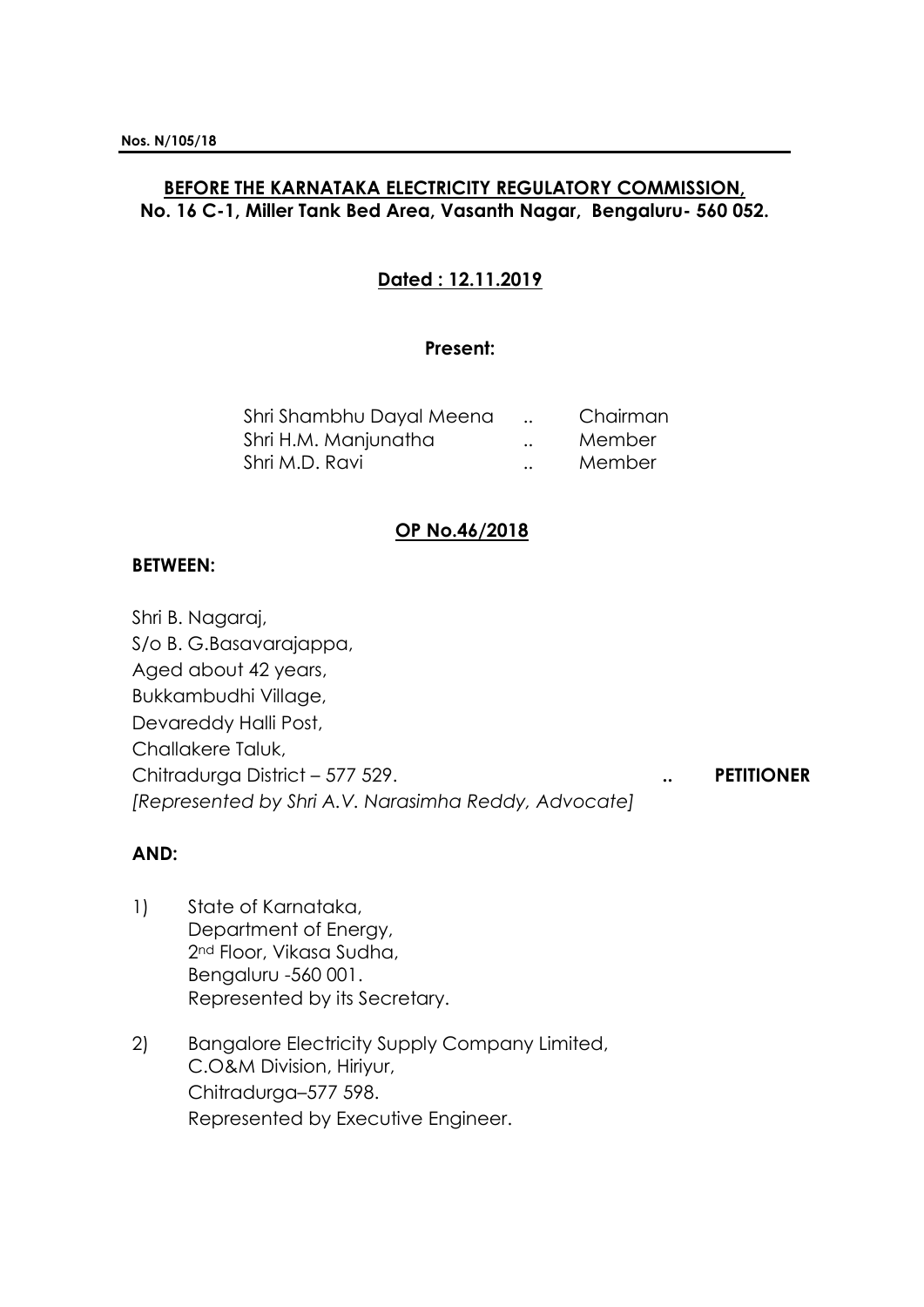- 3) Bangalore Electricity Supply Company Limited, Corporate Office, K.R. Circle, Bengaluru – 560 001. Represented by General Manager (DSM).
- 4) Bangalore Electricity Supply Company Limited, Corporate Office, K.R. Circle, Bengaluru – 560 001. Represented by Managing Director. **... RESPONDENTS**

**\_\_\_\_\_\_\_\_\_\_\_\_\_\_\_\_\_\_\_\_\_\_\_\_\_\_\_\_\_\_\_\_\_\_\_\_\_\_\_\_\_\_\_\_\_\_\_\_\_\_\_\_\_\_\_\_\_\_\_\_\_\_\_\_\_\_\_\_\_\_\_\_\_\_\_\_\_\_\_\_\_\_\_\_\_\_\_\_\_\_\_\_\_\_\_**

*[Respondent-1 represented by Sri G S Kannur, Advocate, Respondents-2,3 & 4 represented by Just Law, Advocates]*

### **O R D E R S**

- 1) This Petition is filed by the Petitioner under Section 86(1)(f) of the Electricity Act, 2003, praying to:
	- "(a) Declare that the action of Respondent No.2 Company in terminating the PPA dated 17.12.2015 is illegal;
	- (b) Set-aside the termination notices dated 08.09.2016 and 29.05.2017 at Annexure – G & N respectively;
	- (c) Issue of direction to the Respondents to procure supply from the Petitioner's plant as per PPA dated 17.12.2015;
	- (d) Pass any other Order/s deem fit in the facts and circumstances of this Petition."
- 2) Some of the material facts/events, may be stated as follows: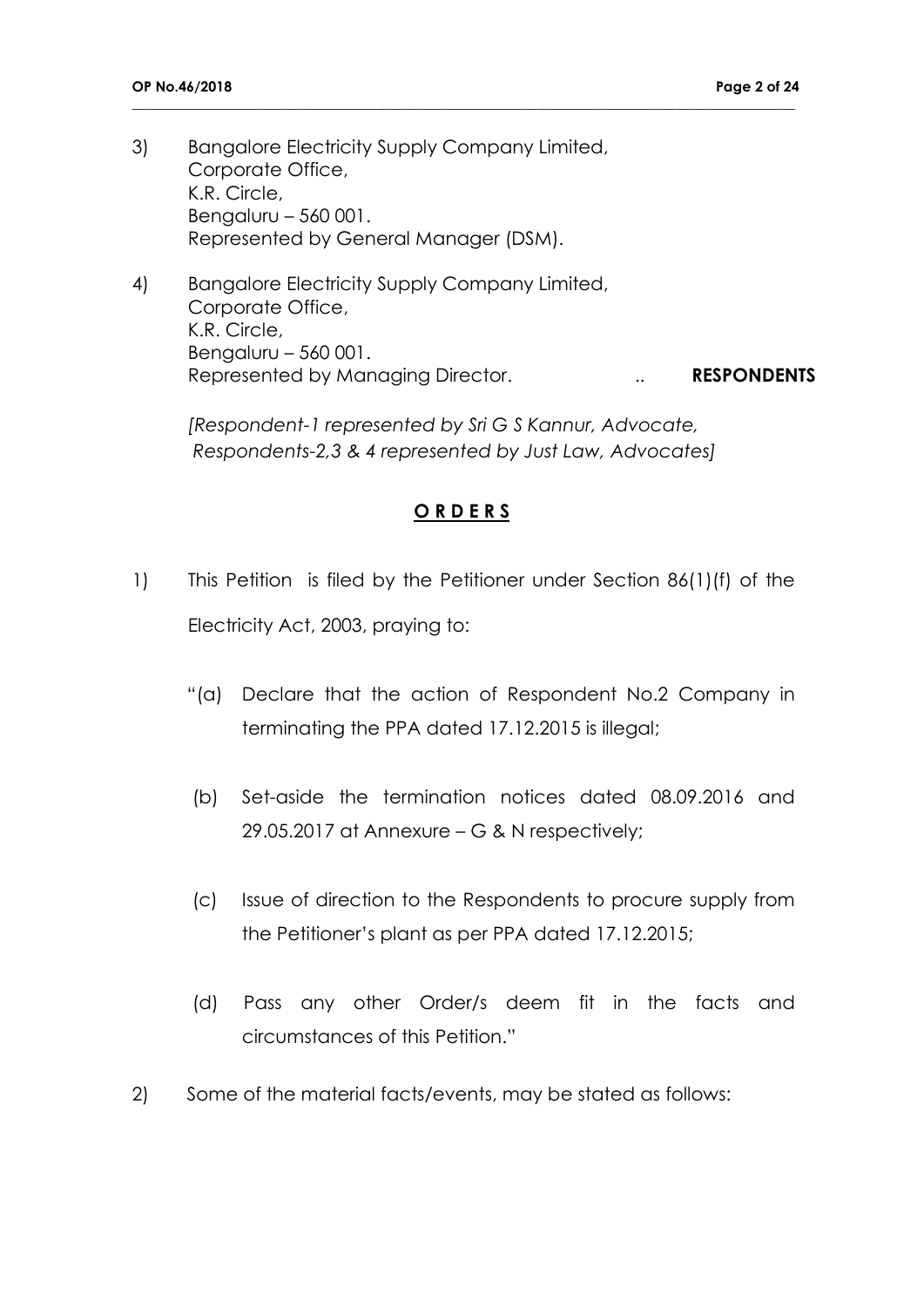(a) This Commission had determined the tariff of Rs.9.56 per unit, by Generic tariff Order dated 10.10.2013, for the Solar Roof Top Photo Voltaic (SRTPV) Projects, and the capacity of the SRTPTV Systems was limited to a maximum of one MW. Subsequently, the Government of Karnataka issued the Solar Policy dated 22.05.2014 for the period from 2014 to 2021 and fixed a target for achieving the installation of 400 MW capacity of grid connected SRTPV Systems during the said period. In pursuance of the same, the Bangalore Electricity Supply Company Limited (BESCOM) (the Respondent herein) launched the SRTPV Scheme on 07.11.2014, to encourage the grid connected SRTPV Systems on the roof tops of the consumers' existing buildings.

**\_\_\_\_\_\_\_\_\_\_\_\_\_\_\_\_\_\_\_\_\_\_\_\_\_\_\_\_\_\_\_\_\_\_\_\_\_\_\_\_\_\_\_\_\_\_\_\_\_\_\_\_\_\_\_\_\_\_\_\_\_\_\_\_\_\_\_\_\_\_\_\_\_\_\_\_\_\_\_\_\_\_\_\_\_\_\_\_\_\_\_\_\_\_\_**

(b) The Petitioner, a farmer, desirous of installing the SRTPV System on the roof of the existing poultry farm, entered into Power Purchase Agreement (PPA), dated17.12.2015 with the Respondent- BESCOM for installation of one MW capacity SRTPV System on the premises with RR No.BKP-567. The tariff agreed was Rs. 9.56 per unit. The Commission approved the PPA vide letter dated 12.2.2016. After verifying all the relevant records, the Respondents 2 and 3 issued the letter of approval dated 15.4.2016, wherein it was mentioned that the approval was valid for a period of 180 days from the date of PPA and the SRTPV system had to be commissioned within such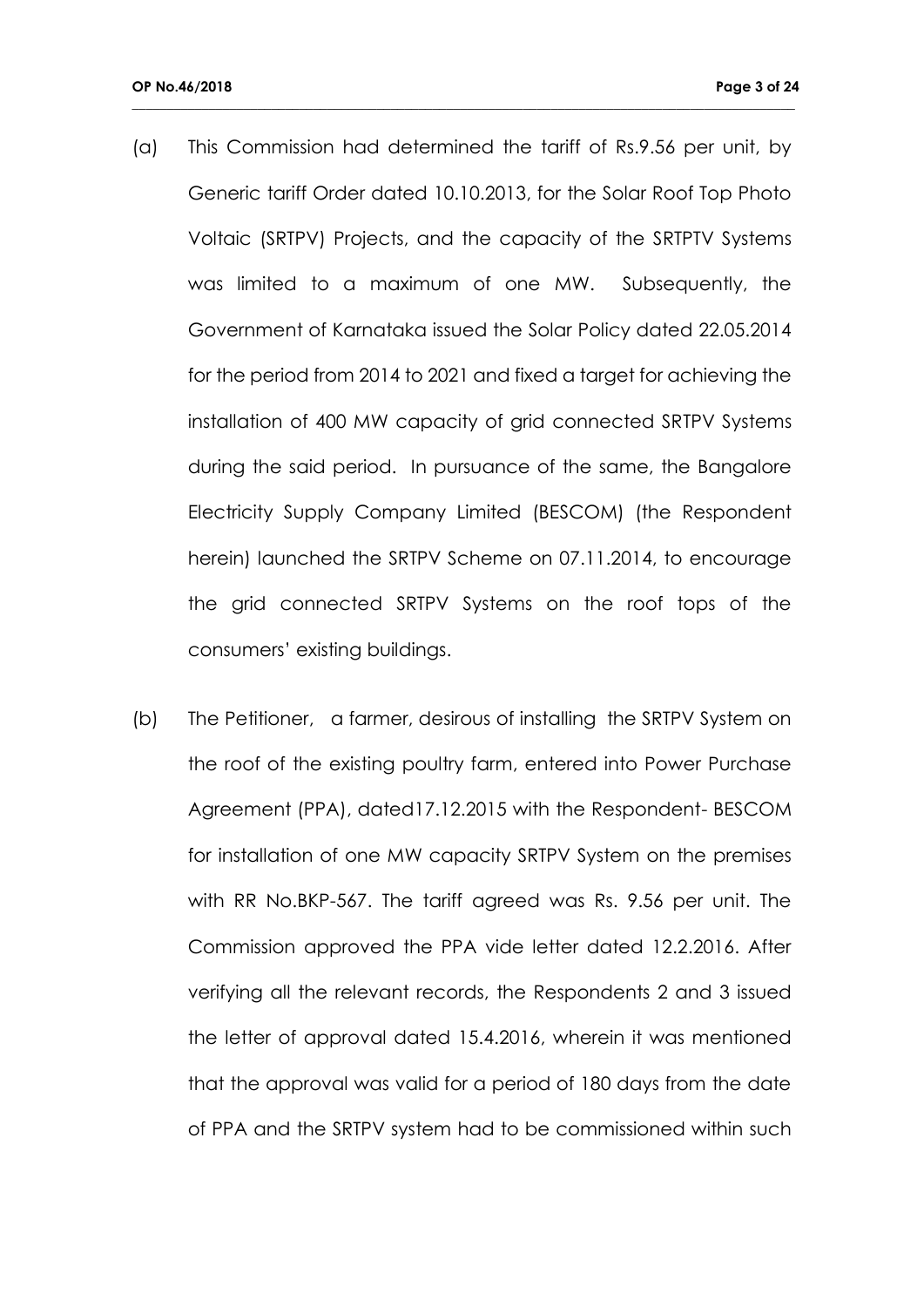time. The Petitioner entered into the Project Development Agreement dated 07.05.2016 and MoU dated 11.05.2016 with the Developer, viz., M/s. TECSO Pvt. Ltd., Vadodara – 391110 Gujarat, for establishment of the SRTPV Systems. The Petitioner contended that, although he had completed the installation of the SRTPV System within the stipulated time, the Executive Engineer (Ele), C, O&M Division, BESCOM, Hiriyur (hereinafter referred to as the EE, BESCOM, Hiriyur), issued the Official Memorandum (OM) dated 08.09.2016, cancelling the PPA.

- (c) As against the OM dated 08.09.2016 cancelling the PPA, the Petitioner preferred Writ Petition No. 51457/2016 before the Hon'ble High Court of Karnataka at Bengaluru. The Petitioner obtained an Interim Order on 27.09.2016, staying the operation of the OM dated 08.09.2016 and further directing the Respondents to continue the PPA dated 17.12.2015.
- (d) The WP was allowed on 16.03.2017, setting aside the OM dated 08.09.2016 and directing the concerned Officer of the Respondent (BESCOM) to issue Show Cause Notice to the Petitioner, for the alleged contravention and to pass Orders after obtaining replies of the Petitioner. Accordingly, Show Cause Notice dated 13.04.2017 was issued to the Petitioner to which he replied on 08.05.2017. After receipt of the reply from the Petitioner, the EE, BESCOM, Hiriyur,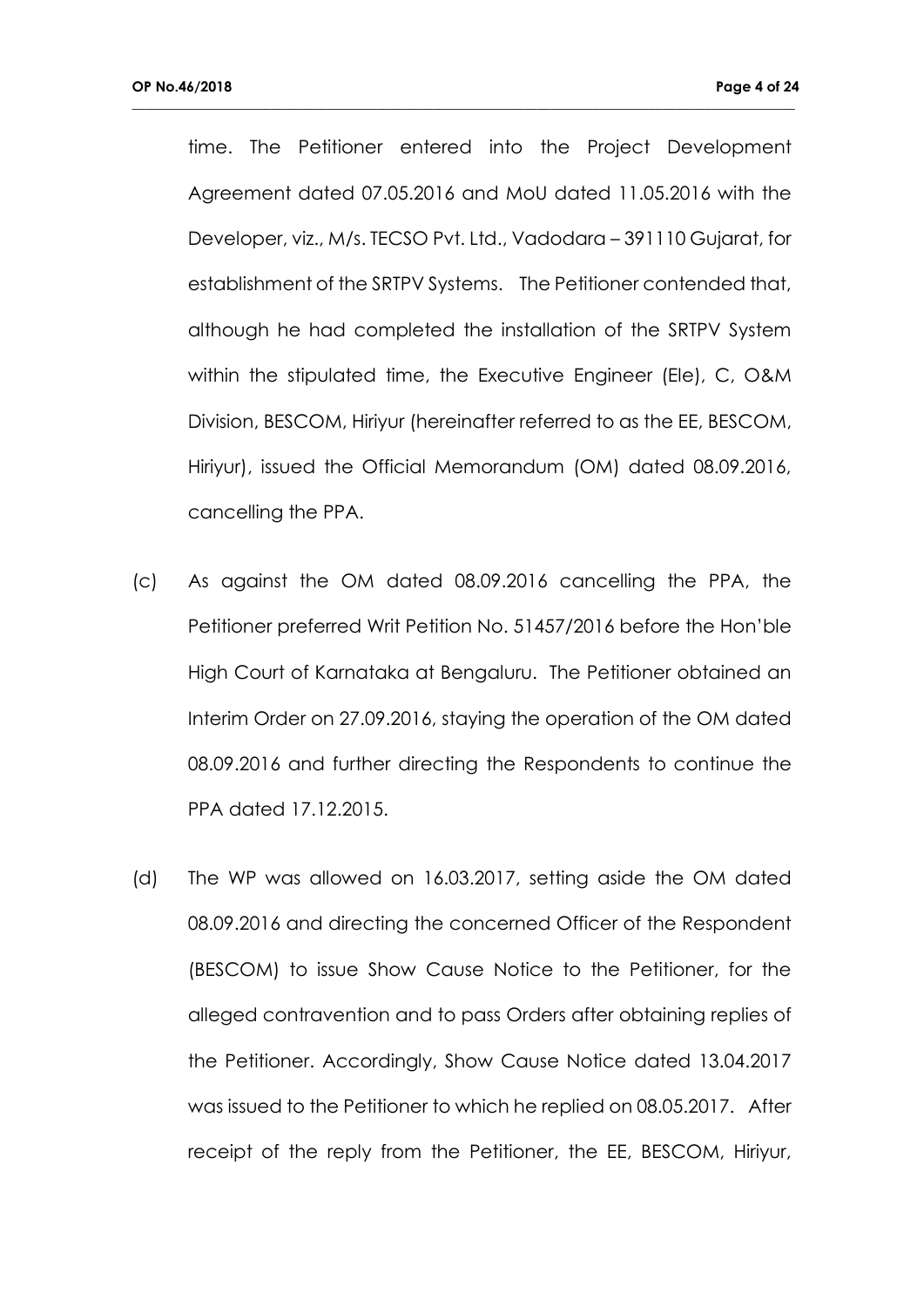issued Order dated 29.05.2017, holding that the replies were not acceptable and the PPA dated 17.12.2015, executed by the Petitioner, stood cancelled.

- (e) After obtaining the Interim Order of Stay, staying the operation of the OM dated 08.09.2016 and directing to continue the PPAs dated 17.12.2015, the Petitioner approached the Chief Electrical Inspector to Government (CEIG), for obtaining approvals of the drawings. The CEIG asked further clarification from the EE, BESCOM, Hiriyur, regarding the action taken on the directions issued in the Writ Petition. As already noted, the EE, BESCOM, Hiriyur, cancelled the PPA, again, on 29.05.2017.
- (f) Though the Petitioner has not specifically stated regarding the Order dated 07.11.2017, passed by this Commission *"in the matter of: Tariff Order for SRTPV Plants violating the norms specified for implementation of the SRTPV Plants"*, we may take note of it, for understanding the further events stated by the Petitioner. Under this Order, the Commission had granted certain reliefs to the consumers of SRTPV Systems, who had entered into PPAs under the Generic Tariff Orders dated 10.10.2013 and 02.05.2016, and in which the PPAs had been cancelled due to delay in commissioning of the Projects and for other reasons, such as violations of norms, etc.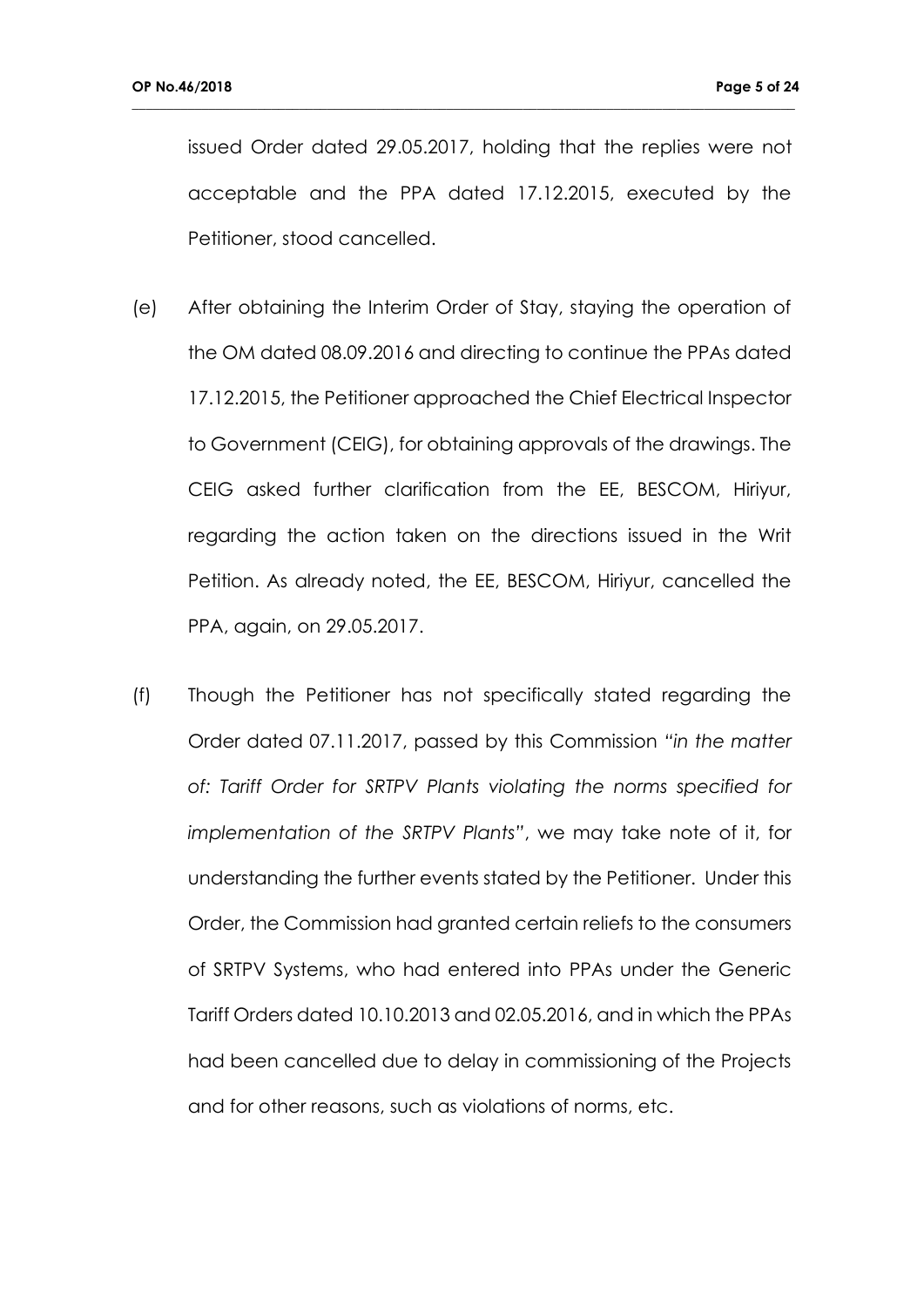(g) Subsequent to passing of the above-said Order dated 07.11.2017, the Petitioner addressed letter dated 22.11.2017 to the EE, BESCOM, Hiriyur and Managing Director of the Respondent (BESCOM), requesting for synchronization of the SRTPV System and also to take suitable steps for the revival of the PPA. In pursuance of such request, the SRTPV System was synchronized, after executing a fresh PPA dated 15.12.2017, at the tariff of Rs.5.20 per unit. The Petitioner obtained the approval of electrical installations pertaining to the SRTPV System from the CEIG, under letter dated 28.12.2017.

- (h) The fresh PPA, with the tariff of Rs.5.20 per unit, was submitted to this Commission for approval. The Commission approved the fresh PPA vide letter dated 1.1.2018, subject to modification of the tariff, at the rate of Rs.3.57 per unit and directed the parties to enter into a modified PPA. Accordingly, the Petitioner has entered into the modified PPA dated 18.01.2018, agreeing to supply the Solar energy at the tariff of Rs.3.57 per unit.
- (i) The SRTPV System of the Petitioner was commissioned on 18.01.2018, pursuant to the letter of the Commission dated 17.01.2018.
- (j) The Petitioner has filed the present Petition before this Commission on 08.05.2018.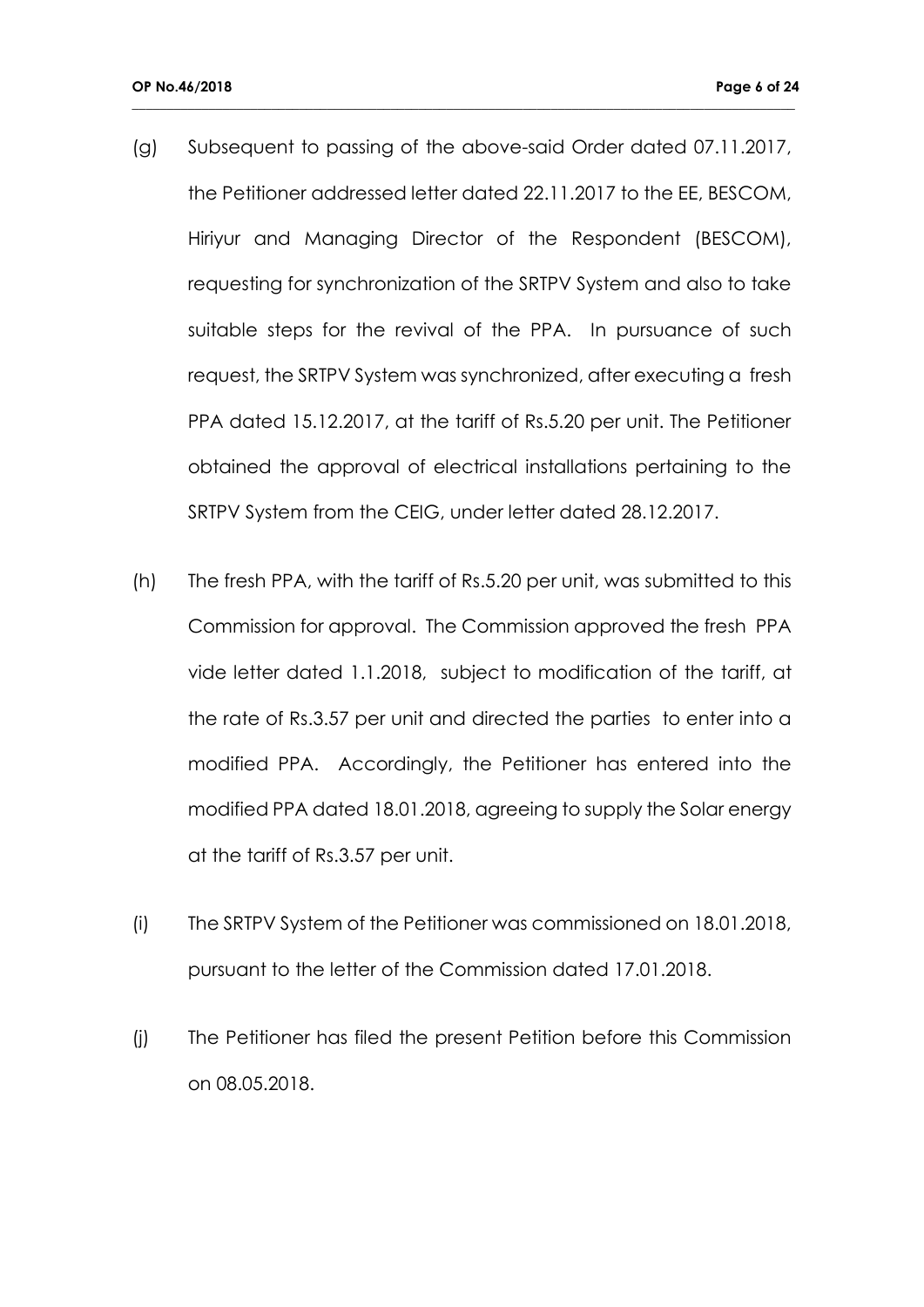3) The Petitioner has urged the following grounds in support of the reliefs sought for:

- (a) Time was not the essential factor for completing the installation of the SRTPV System, as the PPA does not contain any term, fixing the time, within which the installation works of the SRTPV System were to be completed. The imposition of 180 days' time for completion of the works, as per the approval dated 15.04.2016, issued by the EE, BESCOM, Hiriyur, is invalid. The BESCOM's Circular dated 17.11.2015, allowing the extension of time for commissioning of the SRTPV System, on payment of certain amount, would show that time was not essence for commissioning the SRTPV System.
- (b) The Petitioner has completed the works of the SRTPV System within the time stipulated and there was no delay in completing the works, as per the approval for installation of the SRTPV plant, dated 15.04.2016. The EE, BESCOM, Hiriyur, has cancelled the PPA, as per the OM dated 08.09.2016 much earlier to the time allowed for completion of the works of the SRTPV System.
- (c) The cancellation of the PPAs is illegal and arbitrary. None of the officials of the Respondent (BESCOM) had actually visited the spot and inspected the SRTPV System. The officials of the Respondent (BESCOM) themselves had given the Feasibility Report and had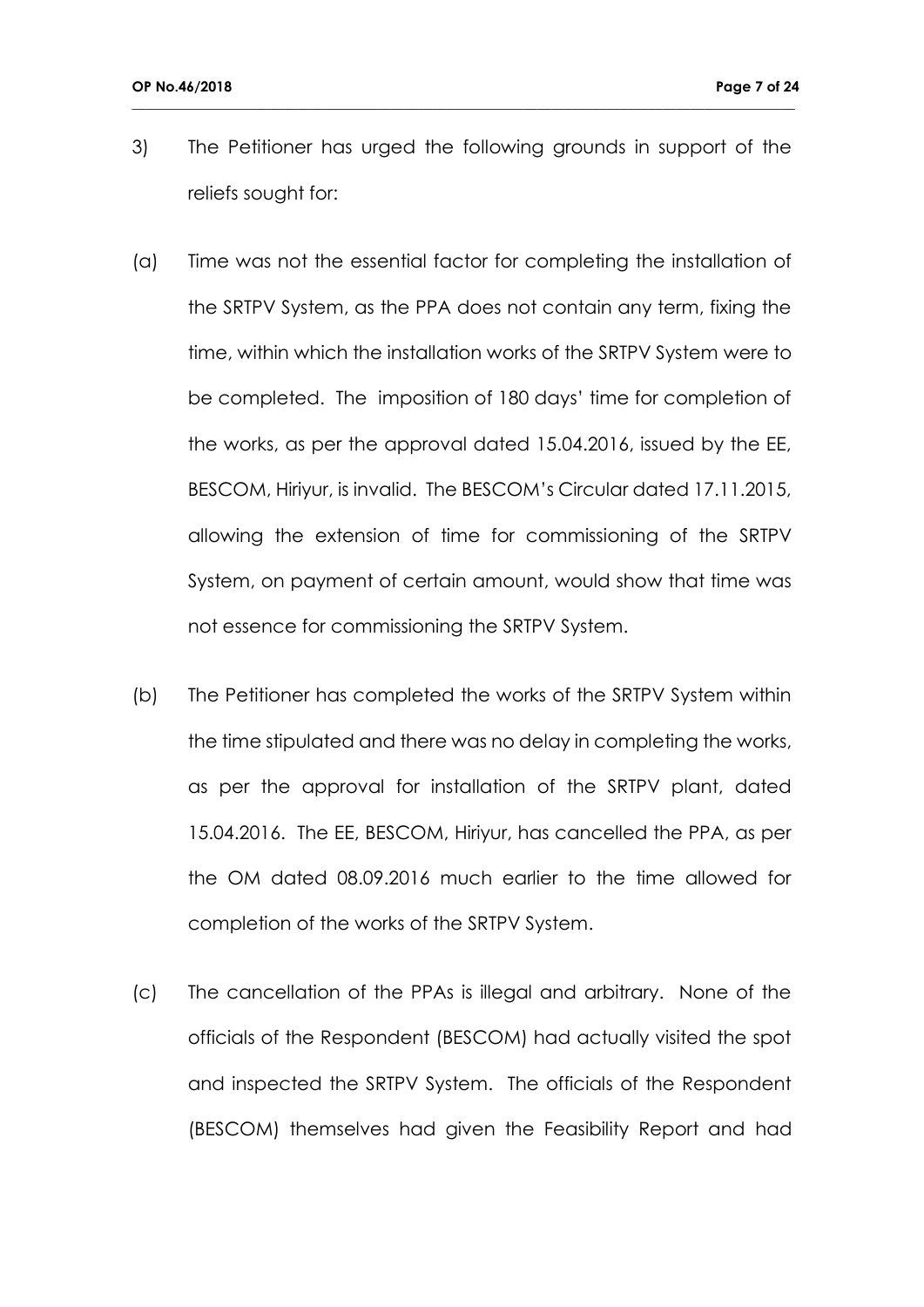found that the space on the roof top was sufficient. There was no extension of the existing buildings or construction of new buildings, for installation of the SRTPV System.

- (d) The reasons stated in the Show Cause Notice dated 13.04.2017, and the Order dated 29.05.2017 for cancellation of the PPA, are baseless.
- (e) Therefore, the Petitioner has prayed for allowing the Petitions.
- 4) Upon Notice, the Respondents have appeared through their Counsel. The 1st Respondent-State of Karnataka has not filed any written objections. The Respondents 2 to 4 (BESCOM and its officers) have filed Statement of Objections. The execution of the PPAs, the exchange of several correspondences between the parties and filing of the Writ Petition by the Petitioner and the subsequent events, are not disputed by the Respondents 2 to 4. The gist of the Objections may be stated as follows:
	- (a) the SRTPV System should have been completed and synchronized, within 180 days from the date of execution of the PPA, i,e., within 16.06.2016 as per the Guidelines issued by the Respondent and as informed to the petitioner in the letter of approval dated 15.04.2016;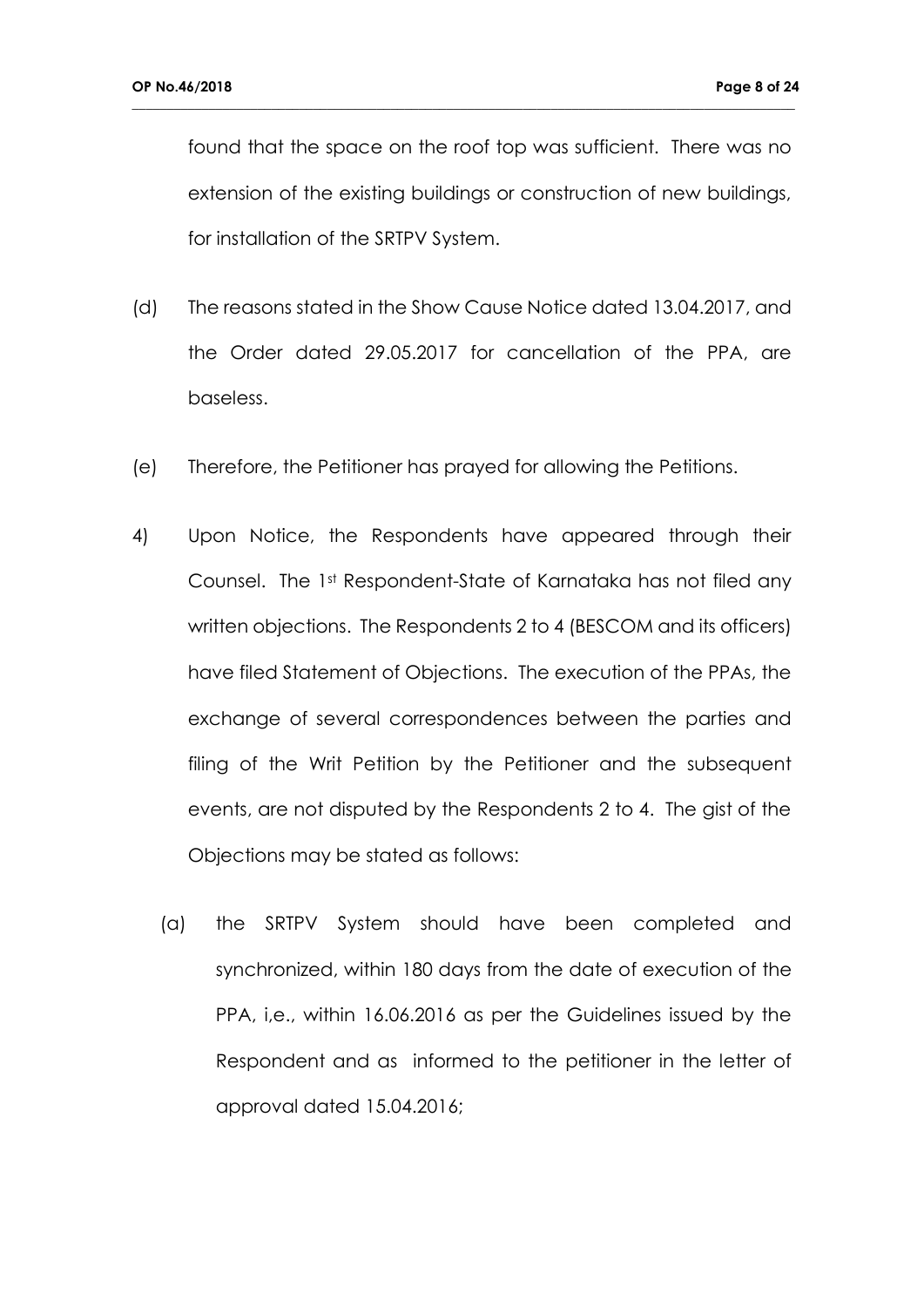(b) The SRTPV System of the Petitioner was not in consonance with the clarification issued by the Government vide letter dated 17.08.2016 about the structure of building on which SRTPV system can be installed;

- (c) During inspection of the premises on 24.08.2016, it was observed that there were several violations, as the poultry shed was not in accordance with the standards mentioned in the above letter dated 17.08.2016 and Articles 1.1 & 1.6 of the PPA;
- (d) The petitioner is not entitled to the tariff of Rs.9.56 per unit, as there is delay in commissioning of the SRTPV system, and the Commission has informed the Respondent this aspect in the letter dated 27.09.2016;
- (e) The petitioner was not diligent in implementing the project, as he had entered into EPC contract on 07.05.2016, only one month before the scheduled commissioning date and could not complete the works within the stipulated time;
- (f) The petitioner is entitled to the tariff as per the Order dated 07.11.2017, and not to any higher tariff as he has violated the SRTPV norms/guidelines. The petitioner has voluntarily executed the PPA at the tariff of Rs.3.57 per unit and is estopped from questioning the orders of cancellation of the PPA;
- (g) The purpose of installing SRTPV systems by the Solar Policy under net metering was to see that the consumer met his power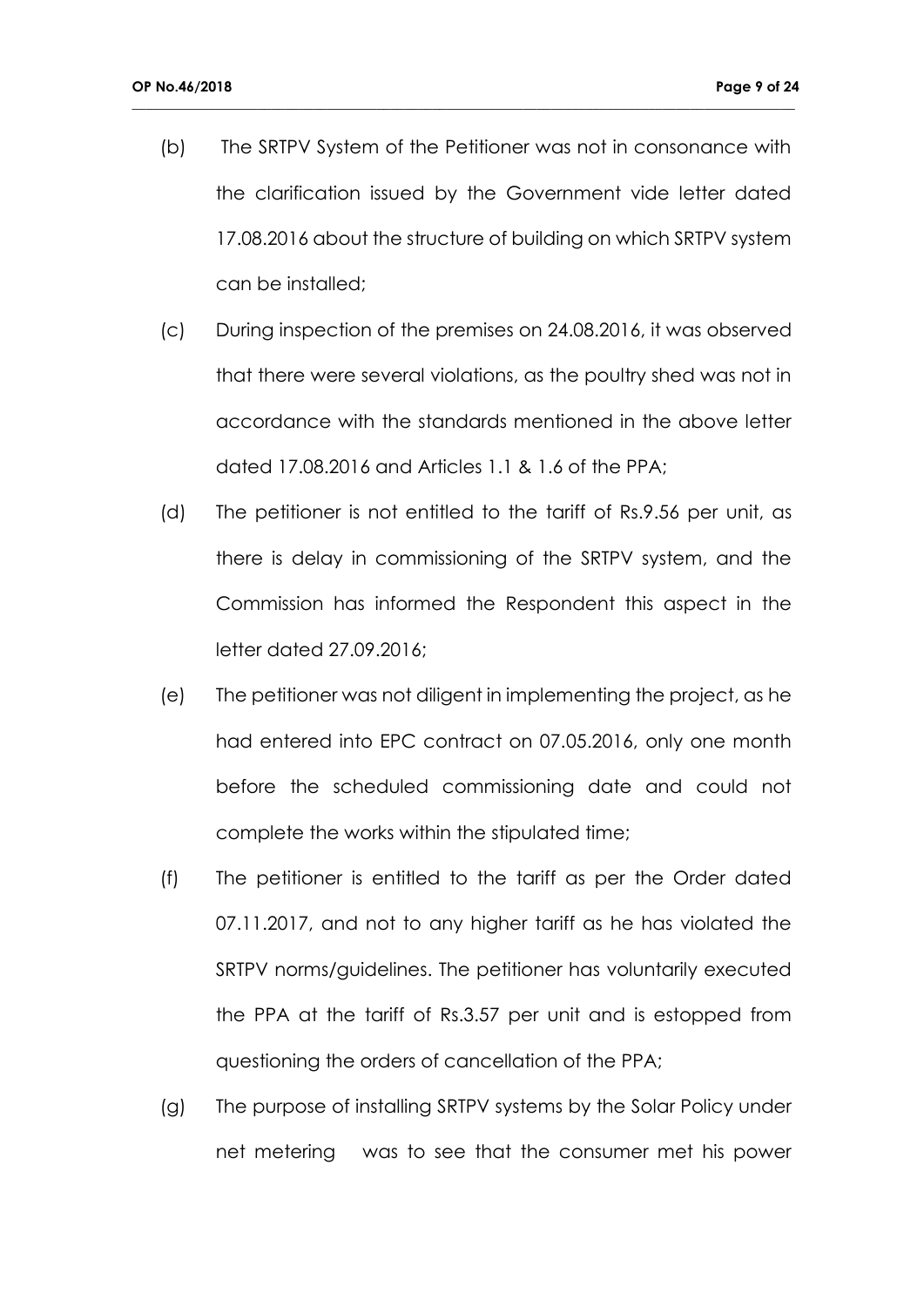requirement by self consumption and injects surplus power into the grid of the distribution licensees; the petitioner has installed the SRTPV system with business motives with no intention of self consumption, thereby defeating the purpose of the Solar Policy.

**\_\_\_\_\_\_\_\_\_\_\_\_\_\_\_\_\_\_\_\_\_\_\_\_\_\_\_\_\_\_\_\_\_\_\_\_\_\_\_\_\_\_\_\_\_\_\_\_\_\_\_\_\_\_\_\_\_\_\_\_\_\_\_\_\_\_\_\_\_\_\_\_\_\_\_\_\_\_\_\_\_\_\_\_\_\_\_\_\_\_\_\_\_\_\_**

The Respondents have denied the adverse allegations made against them and have prayed for dismissal of the Petition.

- 5) The Petitioner has filed Rejoinder and Written Arguments, denying the contraventions, alleged against him, by the Respondents.
- 6) We have heard the learned Counsel for the parties. The following issues would arise for our consideration:
	- (1) Whether time was not the essential factor for completion of the works of the SRTPV System, as claimed by the Petitioner?
	- (2) Whether the works of the SRTPV System were completed, or could have been completed, within the stipulated period, for commissioning of the said System?
	- (3) Whether the Respondents have made out sufficient grounds for cancellation of the PPA dated 17.12.2015, executed by the Petitioner?
	- (4) Whether the Petitioner is entitled for any relief(s)? If so, to what relief(s)?
	- (5) What Order?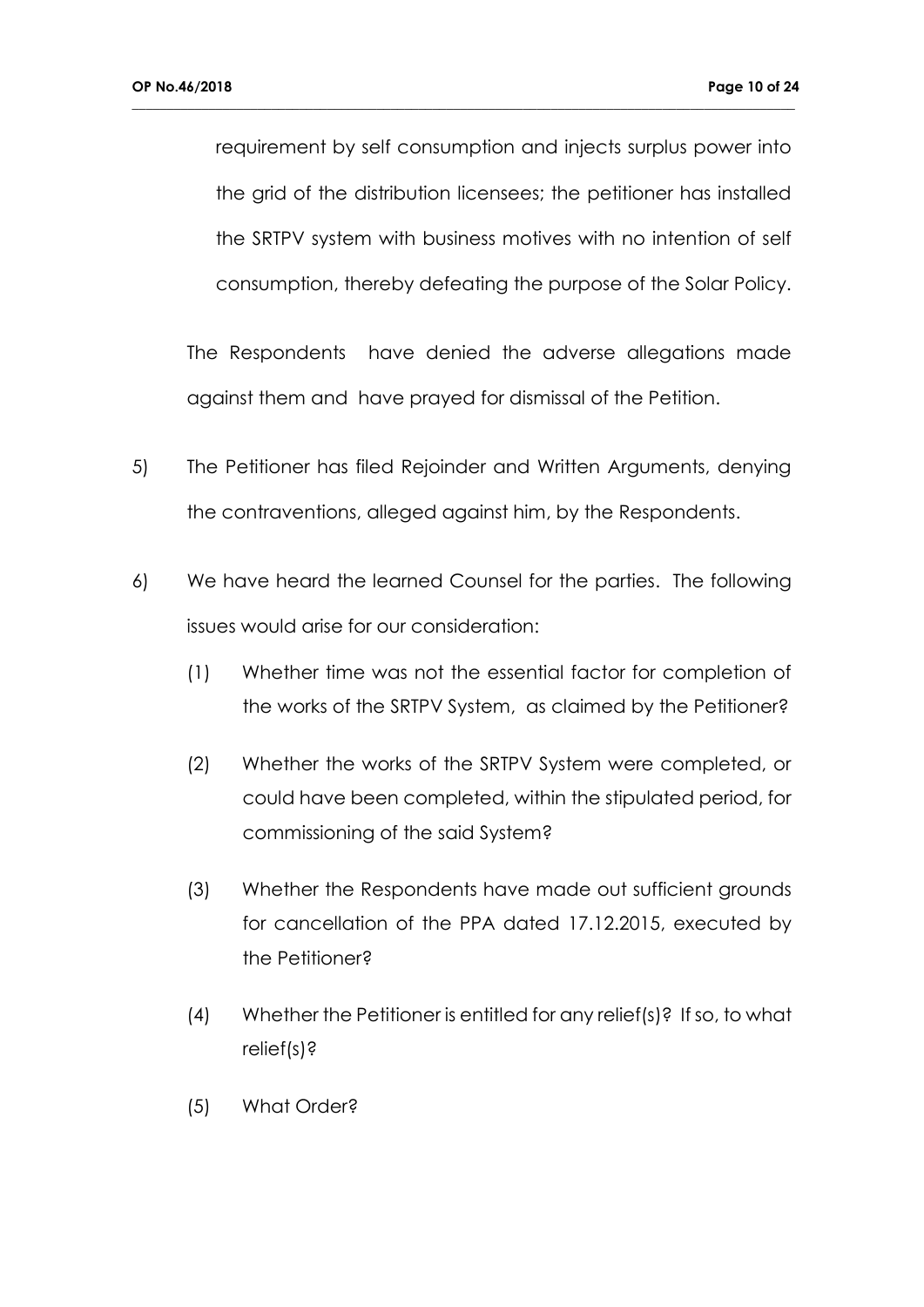7) After considering the submissions of the parties and the material on record, our findings on the above issues are as follows:

**\_\_\_\_\_\_\_\_\_\_\_\_\_\_\_\_\_\_\_\_\_\_\_\_\_\_\_\_\_\_\_\_\_\_\_\_\_\_\_\_\_\_\_\_\_\_\_\_\_\_\_\_\_\_\_\_\_\_\_\_\_\_\_\_\_\_\_\_\_\_\_\_\_\_\_\_\_\_\_\_\_\_\_\_\_\_\_\_\_\_\_\_\_\_\_**

- 8) **ISSUE No.(1):***Whether time was not the essential factor for completion of the works of the SRTPV Systems, as claimed by the Petitioner?*
- (a) The Petitioner has contended that, time was not the essential factor for completion of the works of the SRTPV System as the PPA does not contain any specific clause stipulating the time within which the SRTPV System had to be completed. Therefore, he has further contended that, imposition of any time limit, by way of any letter by the Respondent (BESCOM), would not be valid and not binding on the Petitioner. He has relied upon the Respondent (BESCOM)'s Circular dated 17.11.2015, which allowed for extension of time, upto a maximum of twelve months, after the expiry of the initial 180 days, for completion of the works of the SRTPV Systems, on payment of certain charges. The Respondent has contended that the SRTPV Guidelines provide for the time lines and the letter of approval dated 15.0

4.2016 also contained the time limit.

(b) Though the contention of the Petitioner appears to be attractive, the same is not acceptable and correct, for the reasons narrated below: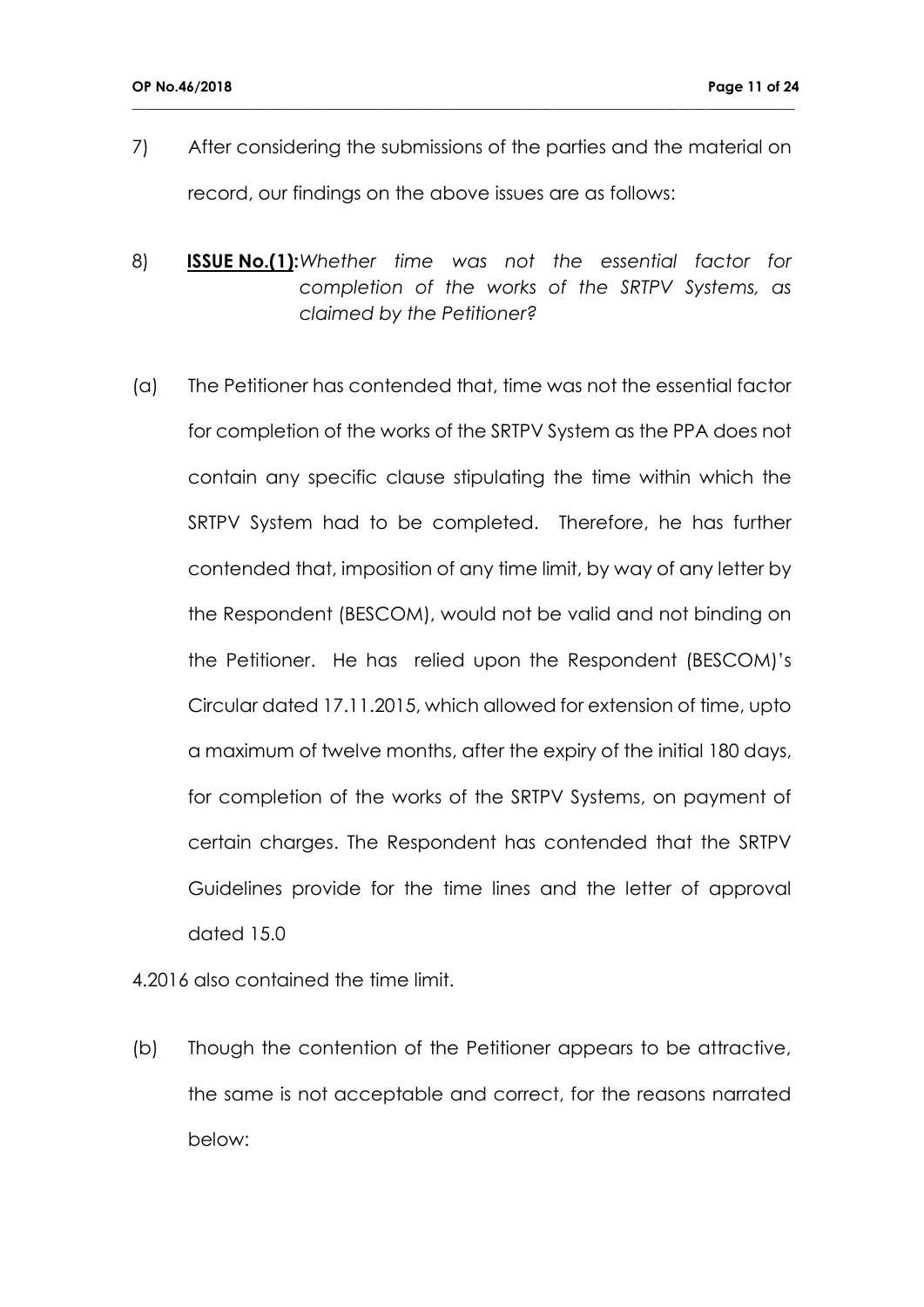(i) The PPA cannot be read in isolation of the Guidelines issued for installing the SRTPV Systems. Both parties have not produced a complete set of the Guidelines issued by the Respondent (BESCOM) regarding installation of the SRTPV Systems. The complete set of the Guidelines consists of Formats 1 to 17. The Guidelines relating to the consumers is at Format-16 and Guidelines relating to the Officers of BESCOM is at Format-17. The standard Format of the PPA, approved by this Commission, is at Format-12. Formats 1 to 8 relate to the various stages, from filing of the application till synchronization of the SRTPV Systems. As per the guidelines, a detailed procedure is set out for establishing the SRTPV Systems, which included filing of an application - on line or off line, paying the requisite registration fees, scanning of applications, revenue verification & submission of technical feasibility report, obtaining of approval for installing the SRTPV System in Format No.5 for LT installations up to 50 kWp and in Format No.6 for HT installations of above 50 kWp, submission of Work Completion Report in Format No.7, along with all the necessary documents and thereafter, the inspection of safety procedure by the Assistant Executive Engineer, BESCOM or the Chief Electrical Inspector, as the case may be. Therefore, it is clear that, after filing the application for installing the SRTPV System by the applicant, a Technical Feasibility has to be conducted by the Respondent and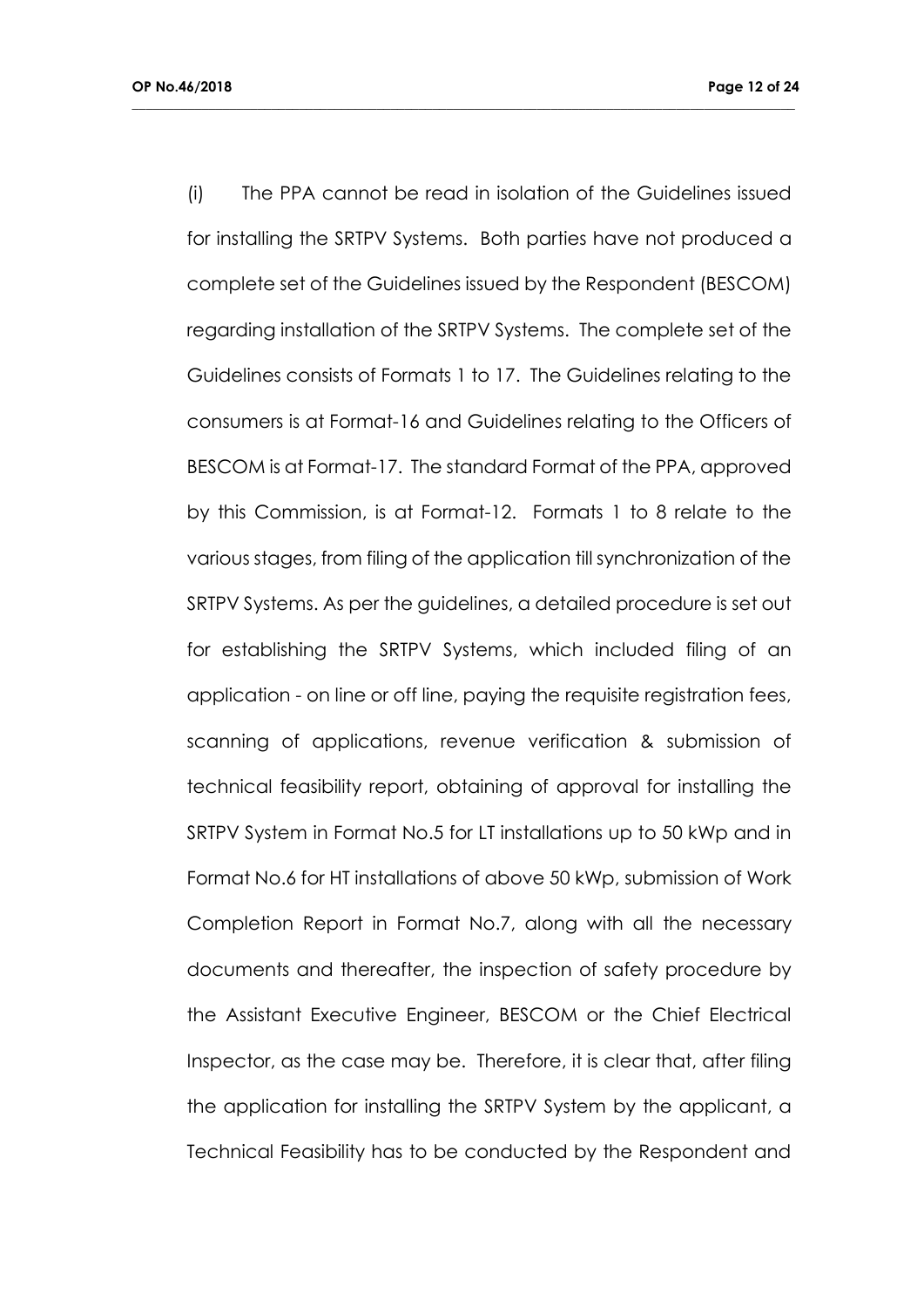this Report is essential. Thereafter, approval for installing the SRTPV System would be issued by the Respondent to the applicant in Format-5 or Format-6, as the case may be. These Formats specifically contain a term that the SRTPV System should be completed within 180 days from the date of issuance of such Format-5 or Format-6, as the case may be, in default, the approval given for installation of the SRTPV System would stand cancelled. The stage of execution of the PPA would arise subsequent to the issuance of the Technical Feasibility Report. If the Project is not technically feasible, there is no question of proceeding further;

**\_\_\_\_\_\_\_\_\_\_\_\_\_\_\_\_\_\_\_\_\_\_\_\_\_\_\_\_\_\_\_\_\_\_\_\_\_\_\_\_\_\_\_\_\_\_\_\_\_\_\_\_\_\_\_\_\_\_\_\_\_\_\_\_\_\_\_\_\_\_\_\_\_\_\_\_\_\_\_\_\_\_\_\_\_\_\_\_\_\_\_\_\_\_\_**

(ii) The Respondent (BESCOM) had submitted the draft Guidelines to this Commission, for approval, vide its letter bearing No.BESCOM/BC-51/3584/2013-14/661-65, dated 31.07.2014. The draft standard PPA was one of the Formats included in the draft Guidelines, submitted to the Commission. After scrutiny of the Guidelines, including the draft standard PPA, this Commission, in principle, approved the draft Guidelines with certain modifications and intimated that the draft standard PPA for the installation of the SRTPV systems would be sent, after finalization. The Commission also suggested to incorporate the timelines for grant of different approvals in the Guidelines, so as to ensure the speedy implementation of the SRTPV Systems. The in-principle approval was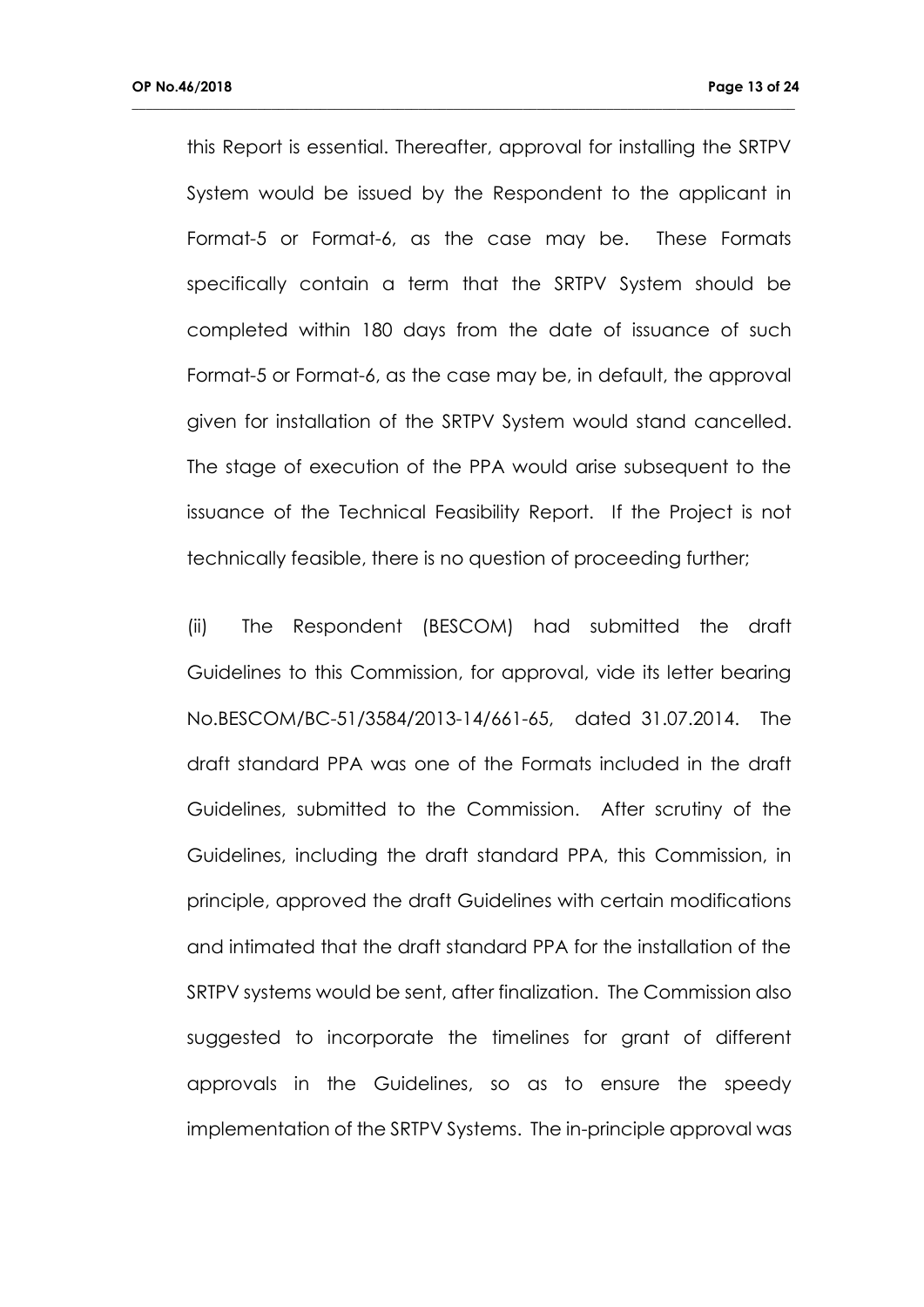sent by this Commission, by letter bearing No.S/03/1/892, dated 27.08.2014. Later, the standard format of the PPA was finalized vide order dated 16.09.2014 by the Commission.

**\_\_\_\_\_\_\_\_\_\_\_\_\_\_\_\_\_\_\_\_\_\_\_\_\_\_\_\_\_\_\_\_\_\_\_\_\_\_\_\_\_\_\_\_\_\_\_\_\_\_\_\_\_\_\_\_\_\_\_\_\_\_\_\_\_\_\_\_\_\_\_\_\_\_\_\_\_\_\_\_\_\_\_\_\_\_\_\_\_\_\_\_\_\_\_**

(iii) The above facts clearly indicate that, the standard PPA is a part of the Guidelines for installation of the SRTPV Systems and should be read along with the timelines prescribed in the other Formats. The Petitioner, as well as all other applicants who applied for approval for installing the SRTPV Systems, were aware of the existence of the Guidelines and its contents. The Respondent (BESCOM) had published the said Guidelines on its Website, and is still available. Thus, the standard format of the PPA only supplements the Guidelines, and should be read along with the other terms and conditions contained in the Guidelines.

(iv) This Commission, by the Order dated 02.05.2016, had determined the generic tariff for the SRTPV Systems. The said Generic Tariff Order makes it clear that, the PPAs entered into with the tariff determined under the Generic Tariff Order dated 10.10.2013, in respect of a SRTPV System, would be governed by the lesser tariff, as determined in the Generic Tariff Order dated 02.05.2016, in case the SRTPV System was not commissioned within the stipulated time, and further that, there should not be any extension of time for commissioning the SRTPV system, after the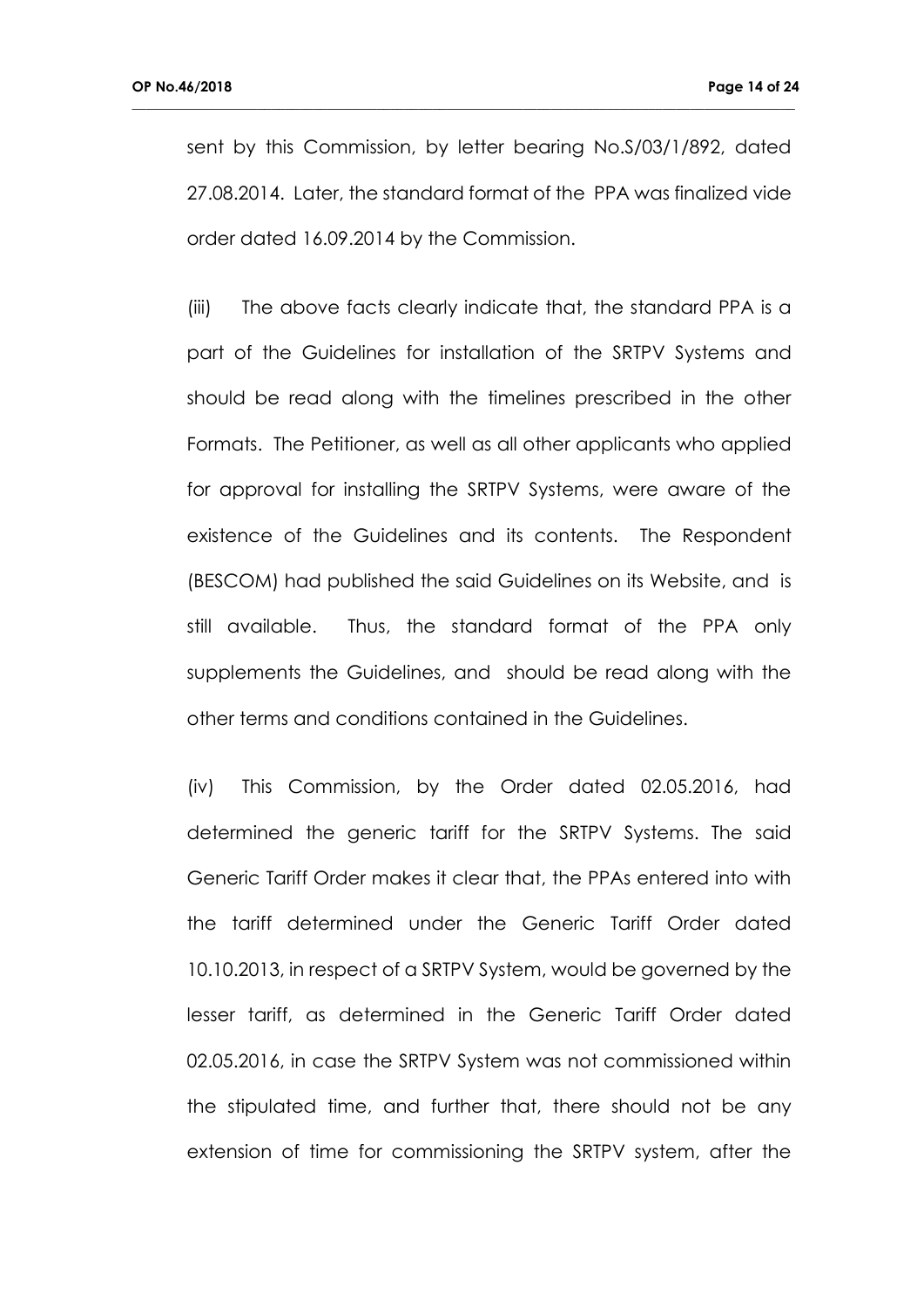Effective Date of the said Order. Therefore, subsequent to the generic Tariff Order dated 02.05.2016, for any delay in commissioning of the SRTPV System, there cannot be any extension of time, for any reason, for commissioning of the SRTPV System and if there is any delay it should be governed by the lesser tariff.

**\_\_\_\_\_\_\_\_\_\_\_\_\_\_\_\_\_\_\_\_\_\_\_\_\_\_\_\_\_\_\_\_\_\_\_\_\_\_\_\_\_\_\_\_\_\_\_\_\_\_\_\_\_\_\_\_\_\_\_\_\_\_\_\_\_\_\_\_\_\_\_\_\_\_\_\_\_\_\_\_\_\_\_\_\_\_\_\_\_\_\_\_\_\_\_**

(v) The Circular dated 17.11.2015, issued by the Respondent (BESCOM), states that, the Corporate Office had received many letters, requesting for extension of the time limit, for installation of the SRTPV Systems, since the processing of loans would take much time and the present 180 days' time for completion was not sufficient, thereby, the Processing Committee discussed this issue on 16.09.2015 and decided to extend the time limit after collecting certain re-registration fees, from six months to twelve months, as indicted in the said Circular. The Commission is of the considered view that the Respondent (BESCOM) could not have issued such Circular. The Respondent (BESCOM) has obtained the approval for the Guidelines, wherein the timeframe was fixed for installation of the SRTPV Systems, allowing 180 days for commissioning, from the date of the issuance of either Format-5 or Formt-6. Therefore, the Respondent (BESCOM) cannot issue the Circular, for extension of time without the approval of this Commission. It can be noted that, any such extension of time for commissioning, was affecting the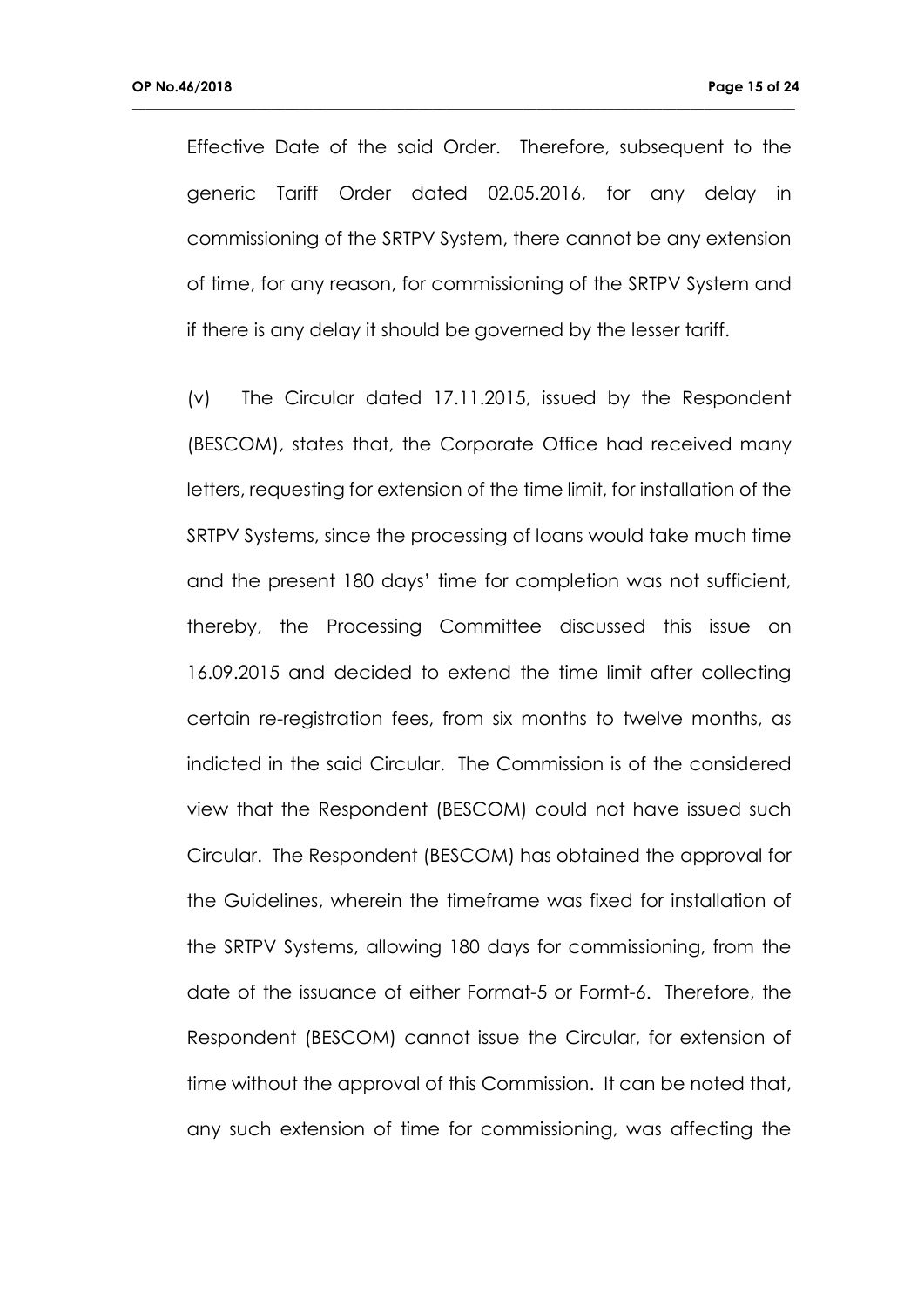applicability of the tariff, if there was delay in commissioning the SRTPV Systems, as per the time limit granted earlier. It can also be noted that, the Circular dated 17.11.2015 was withdrawn by the Respondent (BESCOM), as per its OM dated 18.05.2016. The issuance of such Circular is beyond the powers of the BESCOM and cannot be relied upon, for any reason.

- (c) For the above reasons, we are of the considered opinion that, achieving the time limit was an essential factor, with regard to the completion of the works of the SRTPV System, though such a term was not contained specifically in the PPA. Therefore, we answer Issue No.(1), in the negative.
- 9) **ISSUE No.(2):***Whether the works of the SRTPV System were completed, or could have been completed, within the stipulated period, for commissioning of the said System?*
- (a) The Petitioner has contended that, he had completed the installation works of the SRTPV System, within 180 days from 15.04.2016, the date on which the approval for installing the SRTPV Systems was issued by the EE, BESCOM, Hiriyur. The Respondents (BESCOM) have denied that the Petitioner completed the installation works of the SRTPV System, as contended by the Petitioner. Further, they have contended that, the installation works of the SRTPV System should have been completed within 180 days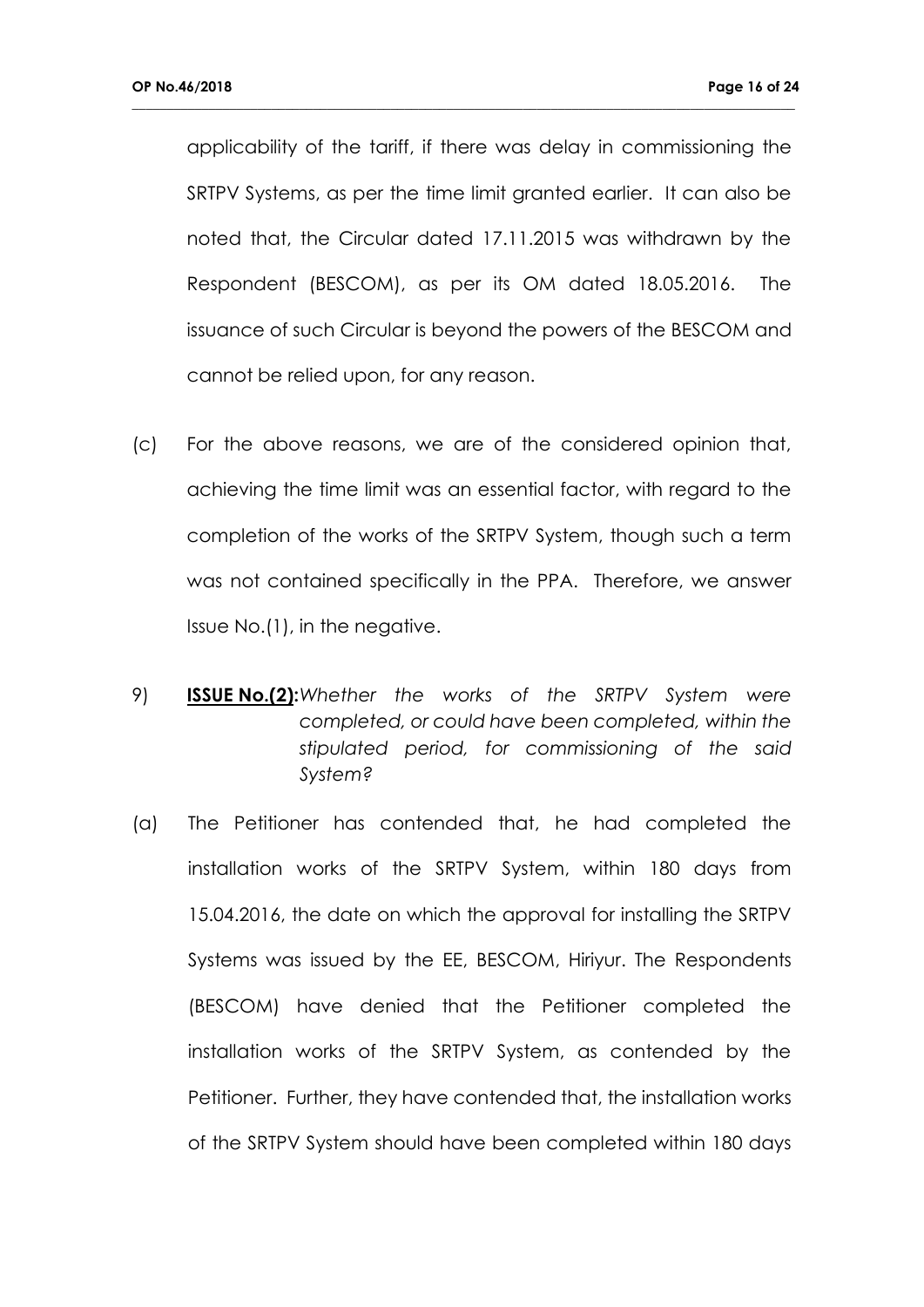from 17.12.2015, the date of execution of the PPA. The learned counsel for the Respondents (BESCOM) submitted that Format-6, i.e., approval for installation of the SRTPV System, should be issued, soon after the receipt of the Technical Feasibility Report and before executing the PPA, as stipulated in the Guidelines; that in this case, as the PPA was executed much earlier, the time of 180 days should be from the date of the PPA. It is submitted by the Respondent that, in the letter dated 15.04.2016 granting approval for installing the SRTPV System, it was mentioned that the approval would be valid for 180 days '*from the date of PPA and the SRTPV system had to be commissioned within such period'*. Therefore, the Respondent has denied that the approval letter contained a stipulation that the SRTPV system had to be commissioned within 180 days '*from 15.04.2016'*. It is submitted that, as per the Guidelines and the approval letter, the installation works of the SRTPV System should have been completed within 180 days, from the date of the PPA, i,e., within 16.06.2016. The submission of the learned counsel for the Respondents (BESCOM) is correct, as can be seen from the approval letter dated 15.04.2016. Therefore, works of the SRTPV System should have been completed within 180 days from the date of execution of the PPA. The Petitioner could not have completed the works of the SRTPV System, within 180 days from the date of the PPA, as can be seen from the pleadings.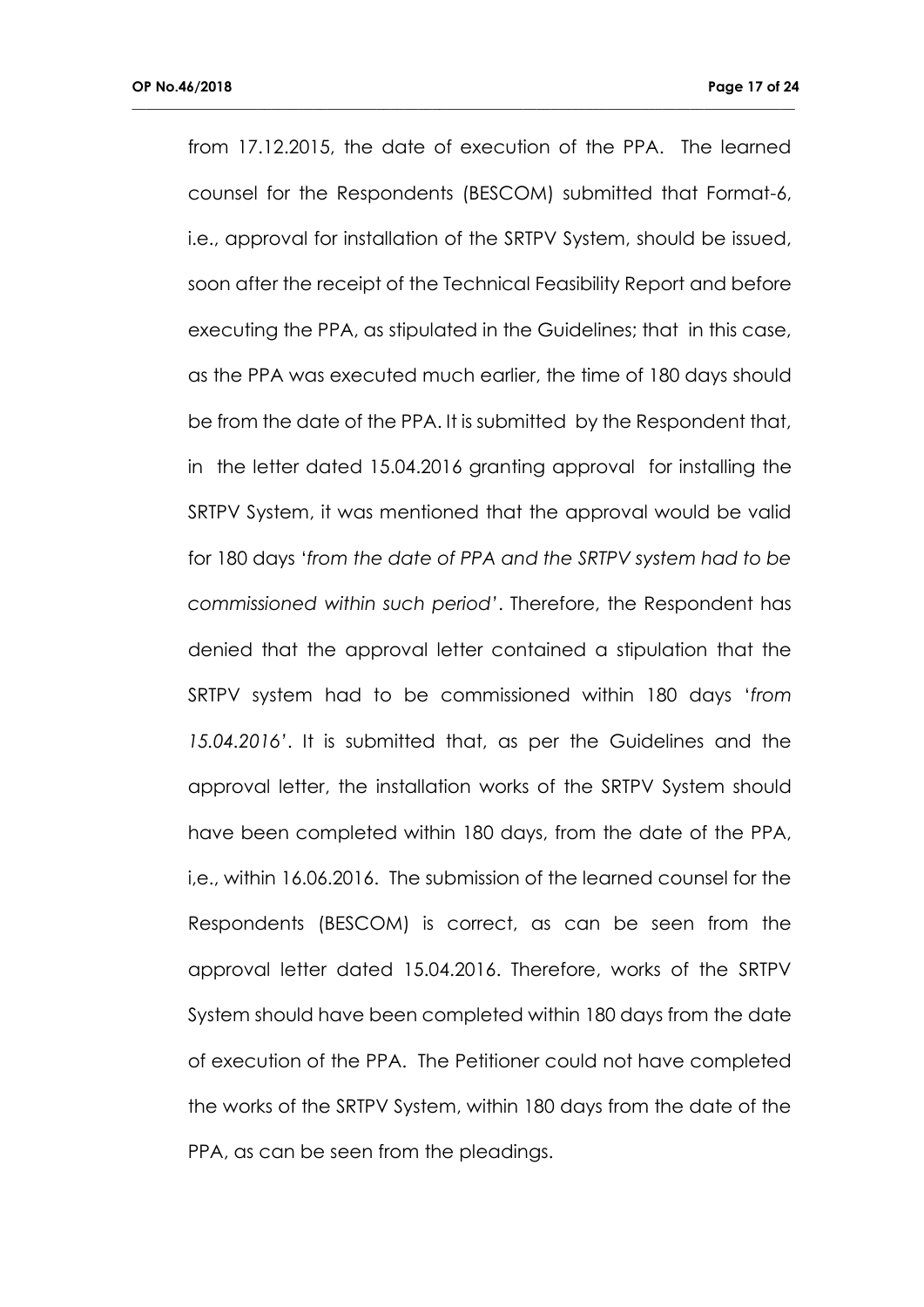(b) Even assuming that the Petitioner was entitled to 180 days from the date of approval, i.e., from 15.04.2016, one can say that the Petitioner had not completed the major portion of the installation works of the SRTPV System, within that timeframe. He had entered into the Project Development Agreement on 07.05.2016 and the MoU with the Project Developer TECSO Private Limited, Vadodara-391 110, Gujarat, on 11.05.2016. The Petitioner has stated in the Petition that, subsequent to the Project Development Agreement, the Project Developer raised the Invoices. The Petitioner has produced copies of the said Invoices along with the Petition. It is not clarified by the Petitioner, as to on what dates the items indicated in the Invoices were actually delivered at the work spot, and as to when they were installed. In the Rejoinder filed by the Petitioner, he has stated that, the SRTPV system was installed with 41 days remaining out of the 180 days' period. As per the Show cause Notice issued by the EE, BESCOM, Hiriyur, dated 13.04.2017, on the date of inspection by the Respondent (BESCOM)'s officials on 24.08.2016/ 25.08.2016, the installation works of the SRTPV System had not yet commenced. In the letter dated 14.03.2018 of the Corporation Bank addressed to the Petitioner about the over dues in loan account, it is stated that the loan was disbursed by the bank on 09.06.2017. It is stated in the letter of the petitioner dated 22.11.2017 that the Work had been completed and a request was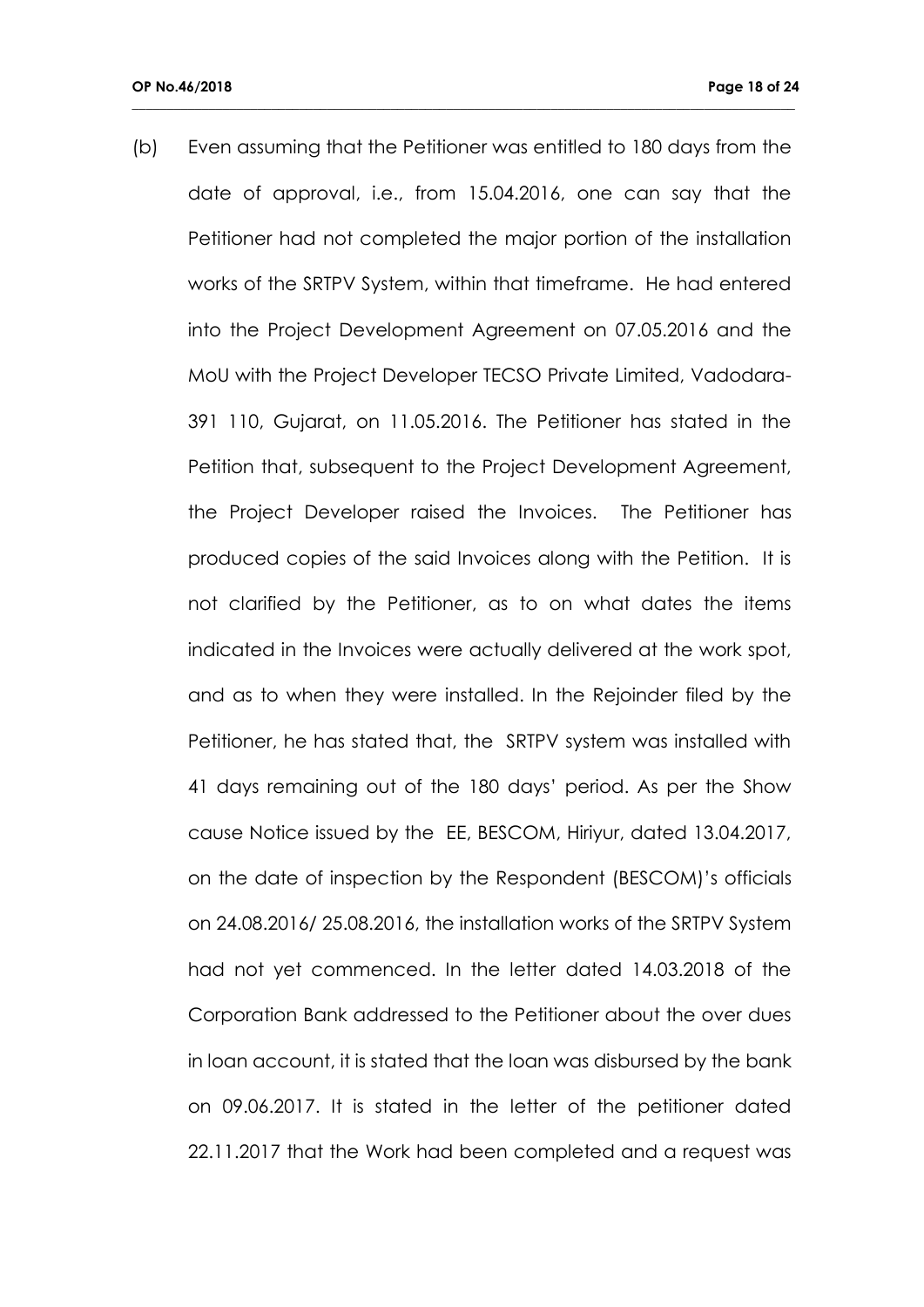made by the petitioner to the Respondent for synchronization of the project. The work completion report is dated 28.12.2017. The safety approval was granted by the CEIG on 28.12.2017. From these dates and events, it can be inferred that the major portion of the project work was executed between 09.06.2017 and 28.12.2017. Hence, it can be said that the Petitioner could not have completed the project within 180 days from 15.04.2016.

**\_\_\_\_\_\_\_\_\_\_\_\_\_\_\_\_\_\_\_\_\_\_\_\_\_\_\_\_\_\_\_\_\_\_\_\_\_\_\_\_\_\_\_\_\_\_\_\_\_\_\_\_\_\_\_\_\_\_\_\_\_\_\_\_\_\_\_\_\_\_\_\_\_\_\_\_\_\_\_\_\_\_\_\_\_\_\_\_\_\_\_\_\_\_\_**

(c) The Format-6, viz., approval for installing the SRTPV System, narrates the different items of works to be carried out by the Applicant. The Format-7, viz., Work Completion Report, requires the mentioning of the actual completion of the different items of works. The final step, after the Work Completion, is the inspection of the SRTPV System by the AEE of the Respondent (BESCOM) or the Electrical Inspectorate, as the case may be. In the present case, though the PPA was cancelled on 08.09.2016, the Petitioner obtained Interim Orders of Stay in the Writ Petition on 27.09.2016, as noted earlier, staying the operation of the cancellation of the PPA and directing the continuation of the PPA. Subsequently, again, the PPA was cancelled on 29.05.2017. Therefore, one can say that, except for about three weeks, the PPA was in force, from 17.12.2015 to 29.05.2017, but the Petitioner had not completed the installation works of the SRTPV System and had not filed the Work Completion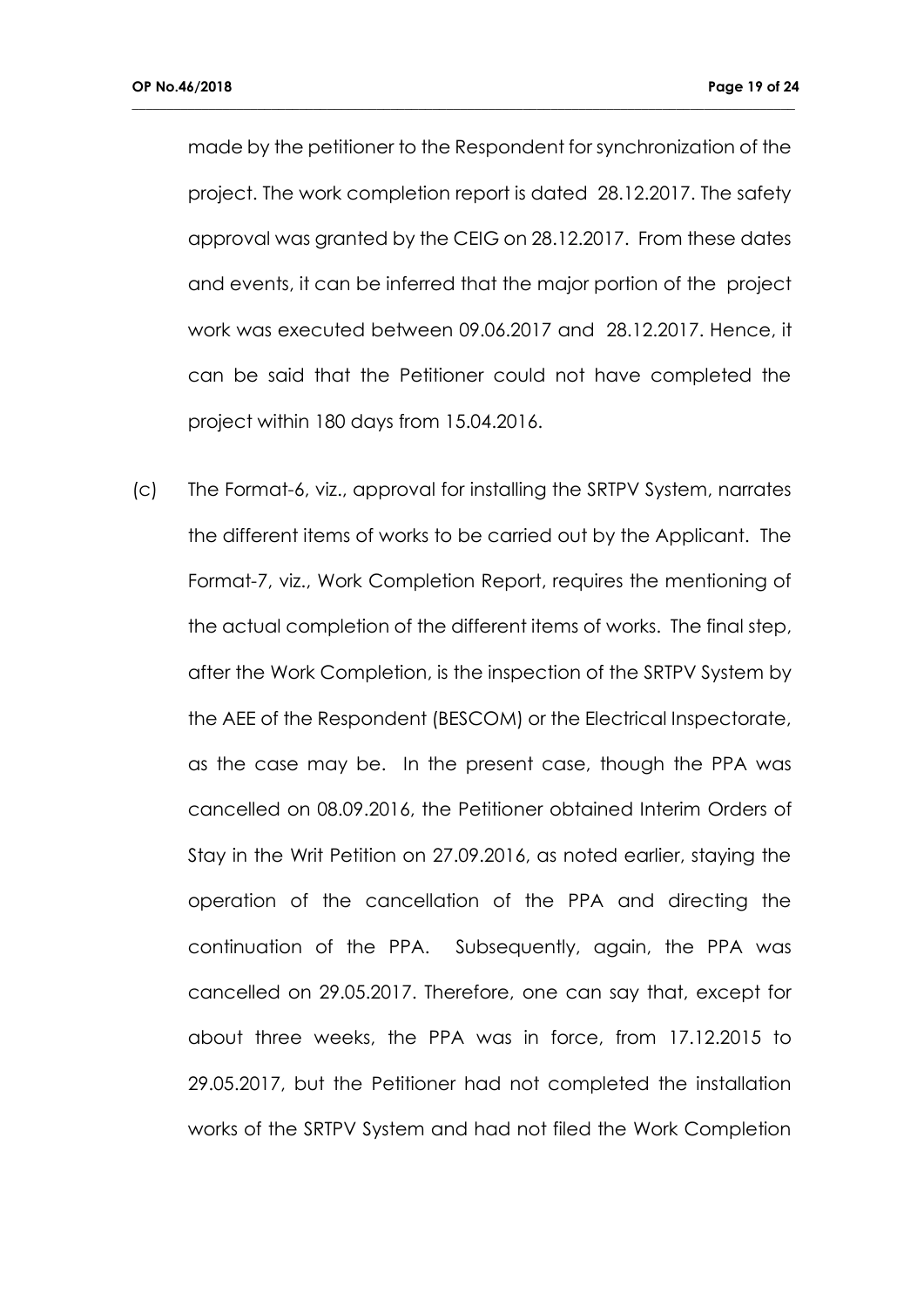Report, during this period. Considerable portion of the works towards commissioning of the SRTPV System were taken up in the months of November and December, 2017, to take protection from the Order dated 07.11.2017 passed by this Commission.

- (d) For the above reasons, we hold that, the Petitioner had not completed the installation works of the SRTPV System, within the stipulated period, for commissioning of the said System. Therefore, we answer Issue No.(2), in the negative.
- 10) **ISSUE No.(3):** *Whether the Respondents have made out sufficient grounds for cancellation of the PPA dated 17.12.2015, executed by the Petitioner?*
- (a) We shall consider whether, the Petitioner had misrepresented the area of the roof top available for installing the one MW capacity SRTPV System. The Respondent (BESCOM) has contended that, the poultry farm on which the Petitioner intended to install the solar panels is in violation of the norms stipulated in the clarification/letter dated 17.08.2016 issued by the Government. The summary of the Inspection Report is produced by the Respondent at ANNEXURE-R2. In the Order of EE, BESCOM, Hiriyur dated 29.5.2017 cancelling the PPA, it is stated that the roof area is extended to install the solar panels. In the Rejoinder, the Petitioner has denied this aspect. It was for the petitioner to produce cogent evidence to establish that sufficient space of existing roof top was available for installing SRTPV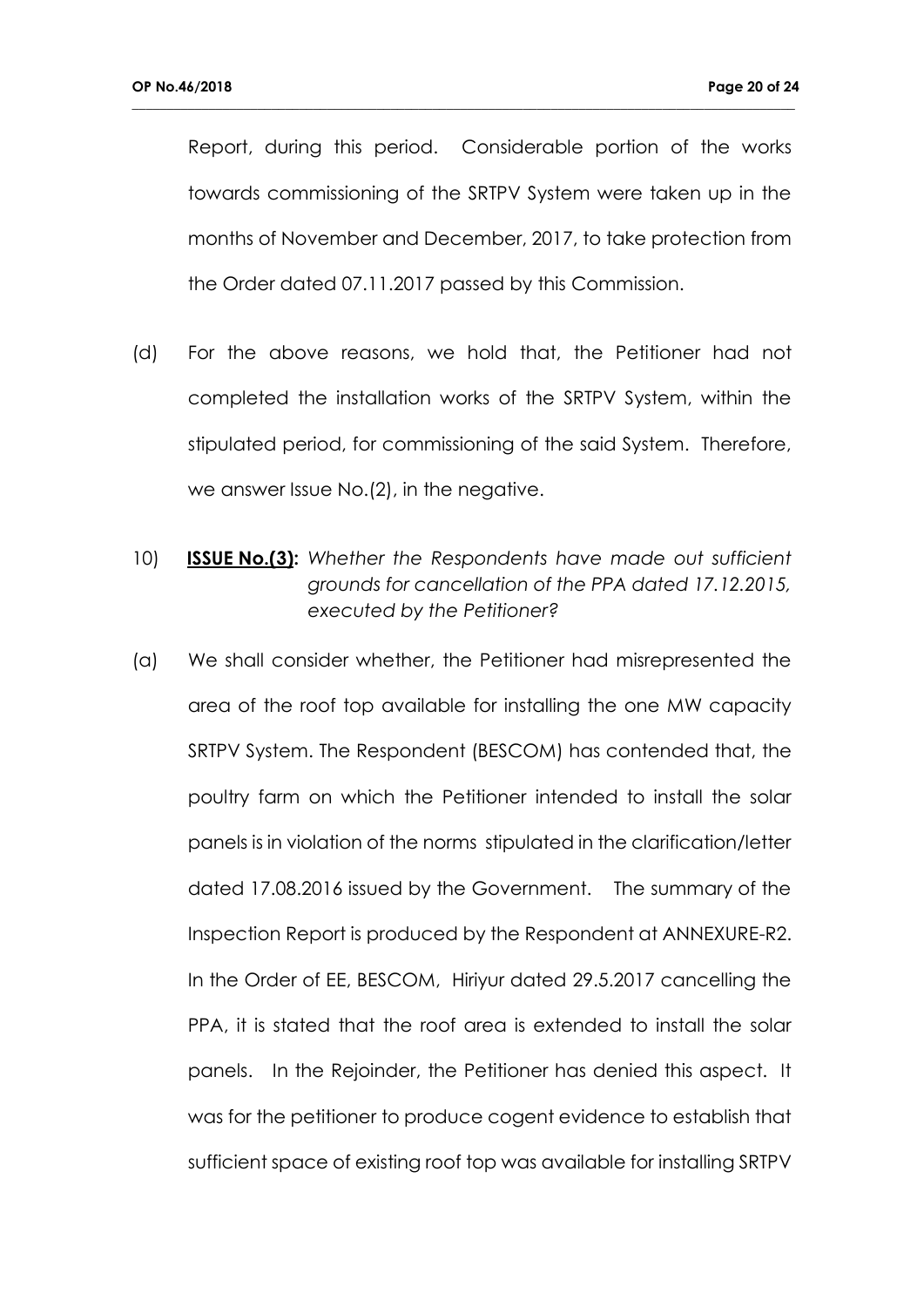system as claimed by him. He has not produced proper evidence to establish that sufficient area of roof top was available at the time of making the application for installing the SRTPV system. Further, the Petitioner had not challenged the cancellation of the PPA as per Order dated 29.05.2017 passed by EE, BESCOM, Hiriyur and on the other hand, requested for synchronizing the project in his letter dated 22.11.2017. This would show that the petitioner has accepted the cancellation of PPA as per the Order dated 29.5.2017 of EE, BESCOM, Hiriyur. This would also suggest that there was violations of norms/guidelines by the petitioner which must have compelled him to accept the cancellation of PPA. Hence, sufficient grounds are made out for cancellation of the PPA.

**\_\_\_\_\_\_\_\_\_\_\_\_\_\_\_\_\_\_\_\_\_\_\_\_\_\_\_\_\_\_\_\_\_\_\_\_\_\_\_\_\_\_\_\_\_\_\_\_\_\_\_\_\_\_\_\_\_\_\_\_\_\_\_\_\_\_\_\_\_\_\_\_\_\_\_\_\_\_\_\_\_\_\_\_\_\_\_\_\_\_\_\_\_\_\_**

- (b) For the above reasons, we answer Issue No.(3), in the affirmative.
- 11) **ISSUE No.(4):**Whether the Petitioner is entitled for any relief(s)? If so, to what relief(s)?
- (a) This Commission has passed the Order bearing No.KERC/S/F-31/Vol-382/1285, dated 07.11.2017, "*In the matter of: Tariff Order for SRTPV Plants violating the norms specified for implementation of the SRTPV Plants.*" The reasons for passing this Order are stated in Paragraphs-5 and 6 of the recitals of the said Order, as follows:

*"5. In the meanwhile, it was brought to the notice of the Commission that a huge number of PPAs, execute in respect of the SRTPV Projects have been terminated or*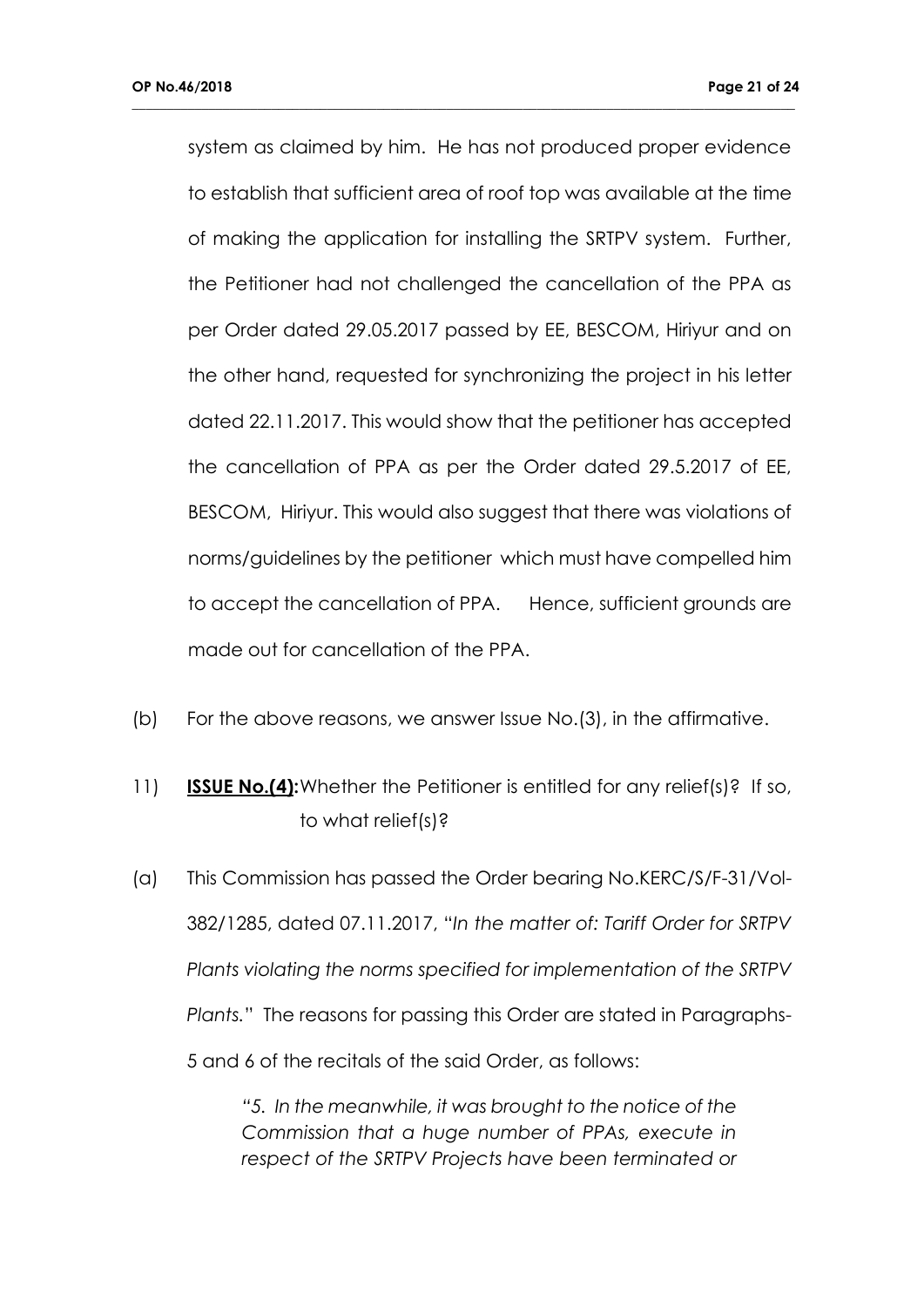*in the process of being terminated for reasons like not commissioned within stipulate time, extension of the roof area of the existing building in violation of the terms of the PPA/sanction order or the roof on which the SRTPV plant is installed is not a building, as specified by the State Government, etc. It was also brought to the notice of the Commission that such consumers have come forward to commission the SRTPV plants at the rates different from that agreed in the PPAs.*

**\_\_\_\_\_\_\_\_\_\_\_\_\_\_\_\_\_\_\_\_\_\_\_\_\_\_\_\_\_\_\_\_\_\_\_\_\_\_\_\_\_\_\_\_\_\_\_\_\_\_\_\_\_\_\_\_\_\_\_\_\_\_\_\_\_\_\_\_\_\_\_\_\_\_\_\_\_\_\_\_\_\_\_\_\_\_\_\_\_\_\_\_\_\_\_**

*6. The Commission notes that the commissioning of the affected SRTPV plants, involving large investments by respective consumers would be in the larger public interest. These SRTPV plants not being commissioned within the stipulated time cannot, however, now be made eligible for the tariff fixed under the relevant Order of the Commission, though the limit on installed capacity could be made as applicable under the relevant Order."*

(b) The relevant operative portions of the said Order, stated at

Paragraphs- a. to d. thereof, are as follows:

- *"a. A consumer having executed a PPA with any ESCOM in respect of his/her proposed SRTPV plant in terms of the Commission's Order dated 10.10.2013 but, having such a PPA cancelled for the delay in commissioning of the Project within the stipulated period, shall be allowed to commission the Project and shall be entitled for the revised tariff, as in the Commission's Order dated 02.05.2016 subject to he/she entering into a fresh PPA and commissioning the Project on or before 31.12.2017.*
- *b. A consumer having executed a PPA with any ESCOM, in respect of his/her proposed SRTPV plant in terms of the Commission's Order dated 02.05.2016, but having such PPA cancelled for*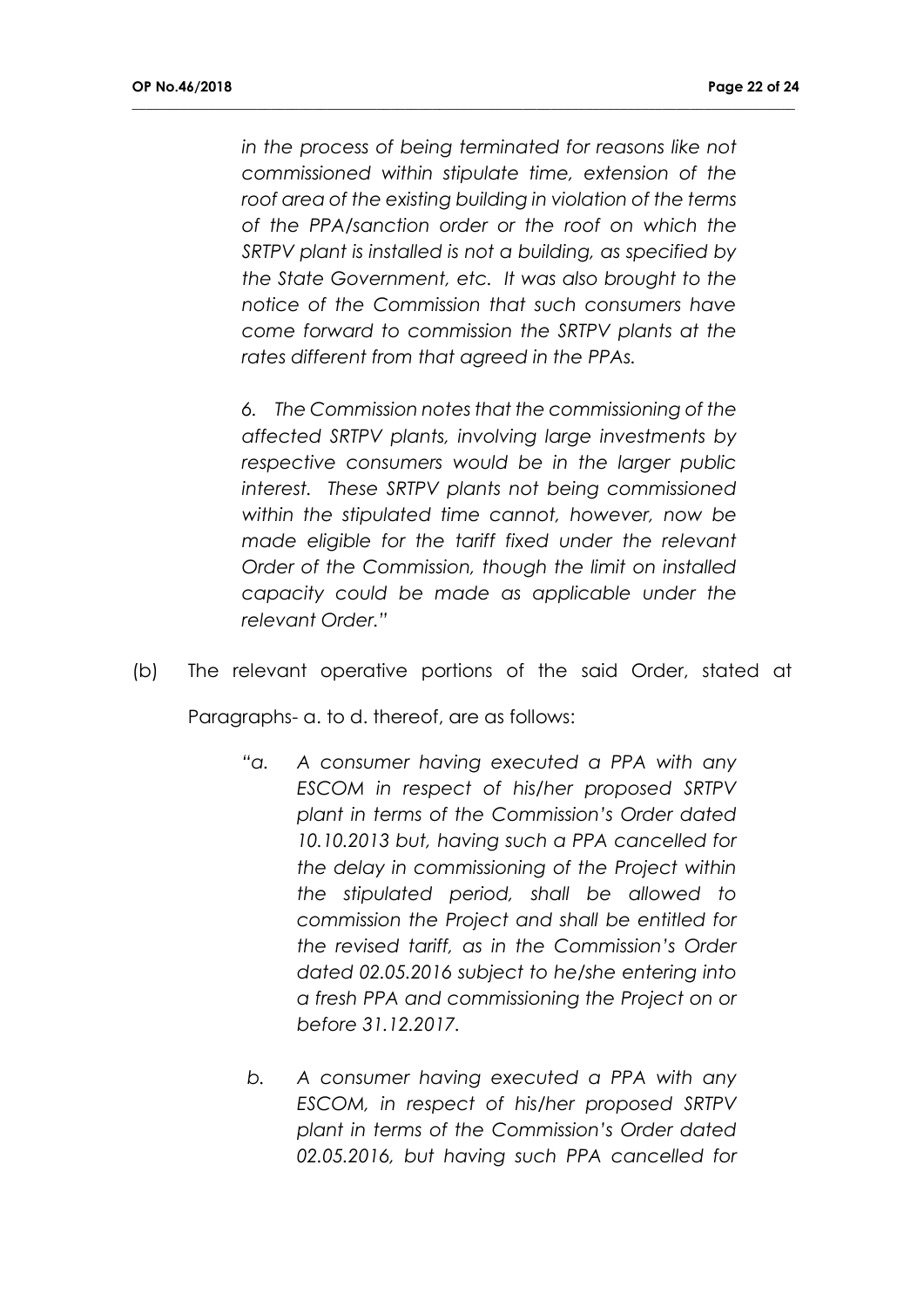*delay in commissioning of the Project within the stipulated time period, shall be allowed to commission the Project at the tariff of Rs.3.57 per unit being the notified APPC FY18 for the term of the PPA, subject to he/she entering into a fresh PPA and commissioning the Project on or before 31.12.2017.*

- *c. A consumer having executed PPA with any ESCOM in respect of his/her proposed SRTPV plant in terms of the Commission's Order dated 10.10.2013 or 02.05.2016 but, having such a PPA cancelled for reasons other than noncommissioning of the plant within the stipulated period shall have the option to commission the SRTPV plant with the capacity as in the original PPA and shall be entitled to a tariff of Rs.3.57 per unit, being the notified APPC for FY18 for the term of the PPA, subject to he/she entering into a fresh PPA and commissioning the Project on or before 31.12.2017.*
- *d. In respect of the plants, in all above cases, all the technical and operational conditions/ specifications shall be applicable, as per the relevant Orders, Regulations and the Code."*
- (c) In this case, it is found that, the PPA was cancelled, not merely for the delay in commissioning of the SRTPV system, but also for the violations, such as, the roof on which the SRTPV System was installed, was not a building, as specified by the Government of Karnataka, etc. The Petitioner had come forward to commission the SRTPV System, at the rates as specified in the said Order dated 07.11.2017. In pursuance of the same, PPA is executed on 18.01.2018 and the